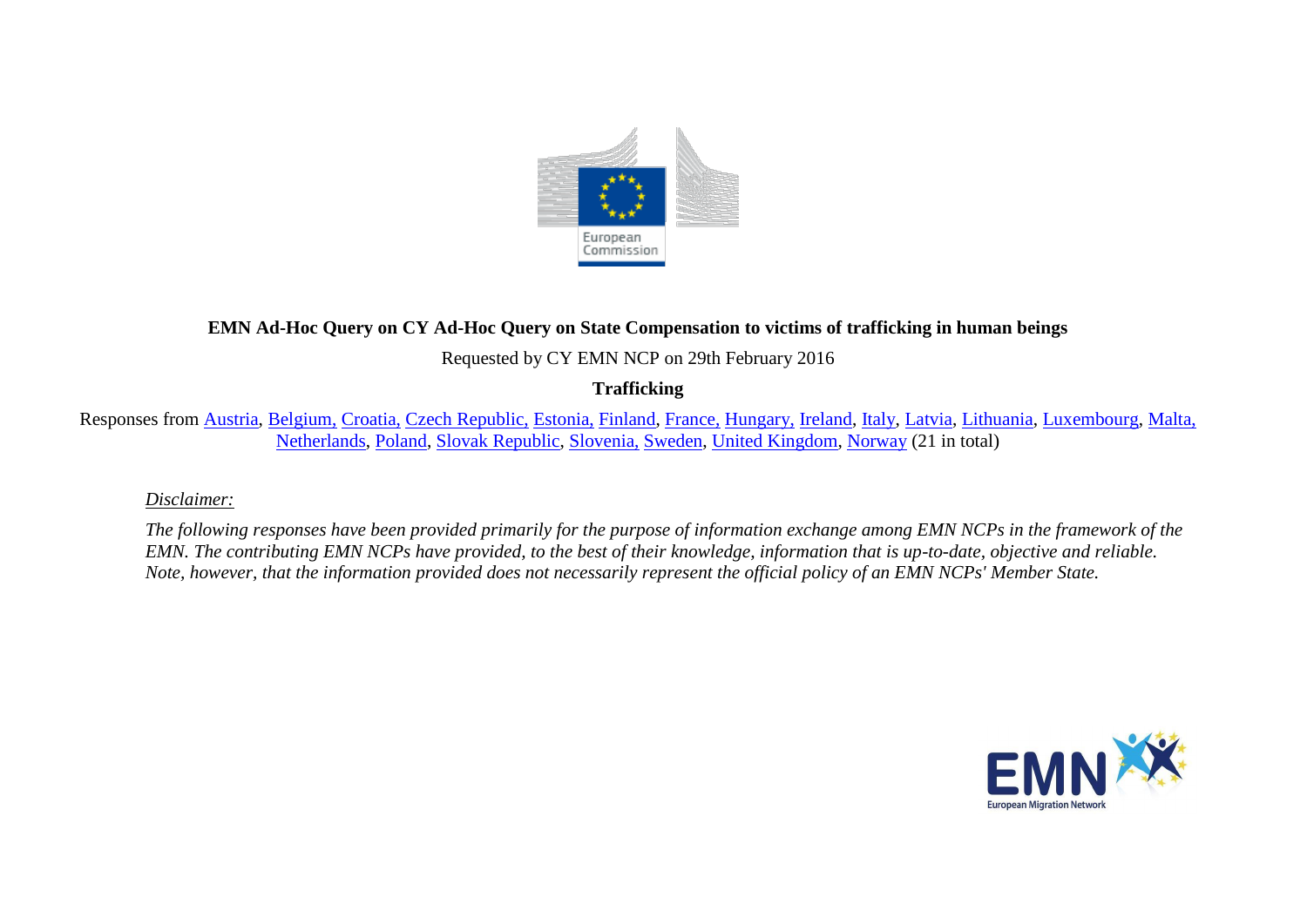#### **Background information:**

Cyprus is currently considering the allocation of state funds to compensate victims of trafficking in human beings (THB), independently from Court procedures. We would be interested in other Member States' practices/policy/law regarding the provision of state compensation to officially recognized victims of THB. More specifically:

# **Questions**

- 1. Do you provide state compensation to victims of THB?
- 2. If yes:

a) under which circumstances (e.g. is state compensation provided to victims of THB only when it was not possible for them to receive compensation from other sources (e.g. through Court procedures), or is it provided to all victims irrespectively?

- b) Is there a maximum or minimum sum which is provided as state compensation to victims of THB?
- c) How is the amount of compensation calculated?

### **Responses**

<span id="page-1-0"></span>

| Country | Wider<br><b>Disseminatio</b> | <b>Response</b>                                                                                                                                                                                                                                                                                                                                                                                                                                                                                                                                                                                                                                                                                                                                                                                                                                                                                                                                                                                                                                                                                                                                                                                                                                                                                                      |
|---------|------------------------------|----------------------------------------------------------------------------------------------------------------------------------------------------------------------------------------------------------------------------------------------------------------------------------------------------------------------------------------------------------------------------------------------------------------------------------------------------------------------------------------------------------------------------------------------------------------------------------------------------------------------------------------------------------------------------------------------------------------------------------------------------------------------------------------------------------------------------------------------------------------------------------------------------------------------------------------------------------------------------------------------------------------------------------------------------------------------------------------------------------------------------------------------------------------------------------------------------------------------------------------------------------------------------------------------------------------------|
| Austria | Yes                          | 1. Yes, if the criminal act has taken place in Austria (Art. 1 para 7 and Art. 15 Victims of Crime Act).<br>2. a) In general, compensation is only granted if the victim has suffered bodily harm or a damage to health<br>(Art. 1 para 1 in conjunction with Art. 1 para 7 Victims of Crime Act). Further, compensation to third-<br>country nationals is only granted if the victim was legally staying in Austria at the time of the criminal<br>act. However, if the illegal stay in Austria has been caused by trafficking in human beings, aid is granted<br>as long as the victim is entitled to a Residence Permit for Individual Protection (Aufenthaltsberechtigung)<br>besonderer Schutz) or subsequently legally stays in Austria having an habitual residence in this country<br>(Art. 1 para 7 Victims of Crime Act). b) In particular, there are maximum amounts regarding the<br>compensation for lost earnings (Art. 3 Victims of Crime Act). Further, lump sums are provided as<br>compensation for pain suffered (Art. 6a Victimes of Crime Act). However, there are no maximum<br>amounts for medical aid (Art. 4 Victims of Crime Act). c) The compensation for lost earnings depends on<br>the actual earnings lost due to the bodily harm or damage to health suffered, but is limited by the |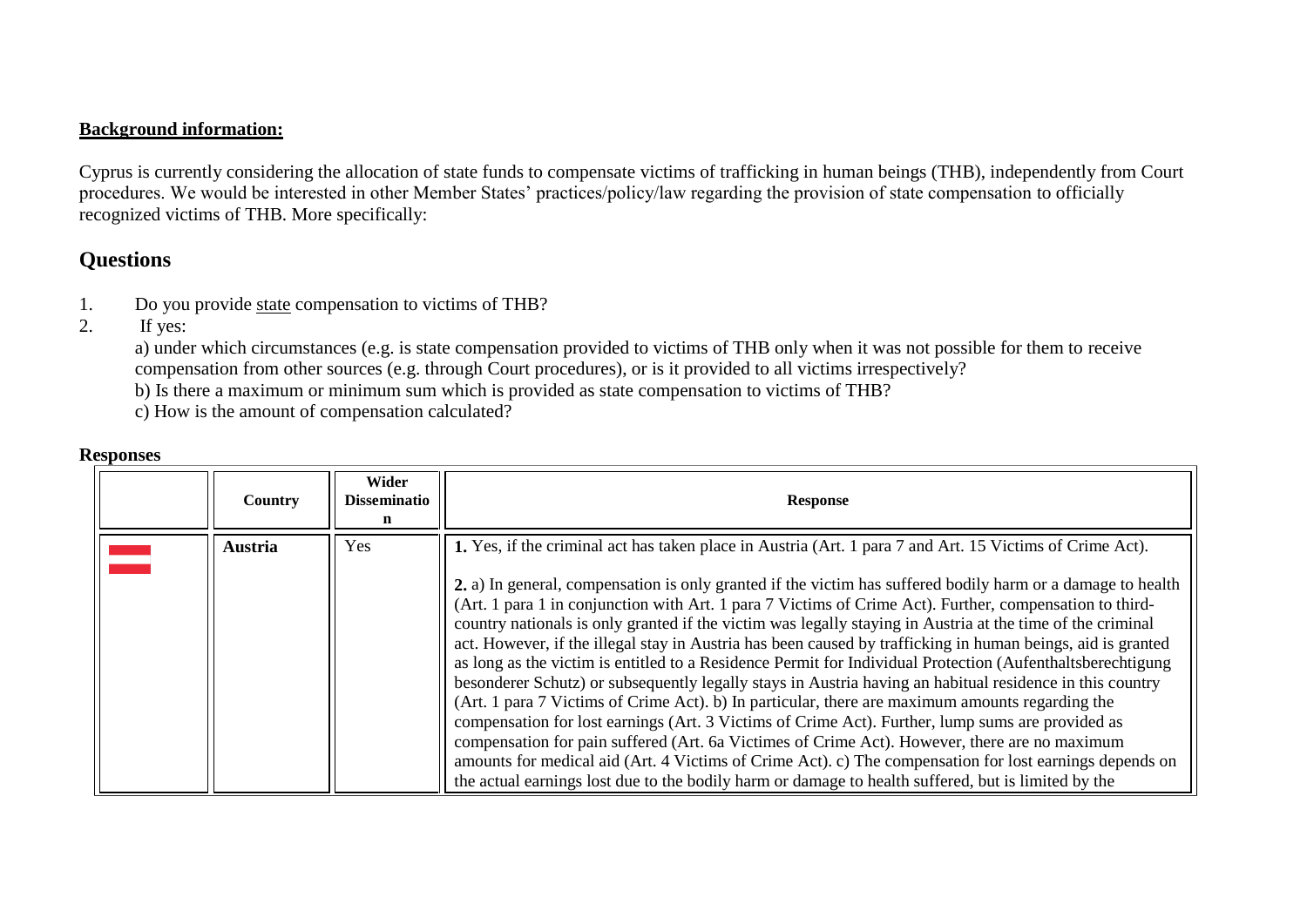<span id="page-2-0"></span>

|                |     | abovementioned maximum amounts (Art. 3 para 1 Victims of Crime Act). Compensation for the costs of<br>medical aid incurred by the victim depends on the costs incurred if the medical aid were provided in the<br>framework of statutory health insurance (Art. 4 para 4 Victims of Crime Act).                                                                                                                                                                                                                                                                                                                                                                                                                                                                                                                                                                                                                                                                                                                                                                                                                                                                                                                                                                                                                                                                                                                                                                                                                                                                                                                                                                                                                                                                                                                                                                                                                                                                                                                                                                                                                                                                                                                                                                                                                                                                                   |
|----------------|-----|-----------------------------------------------------------------------------------------------------------------------------------------------------------------------------------------------------------------------------------------------------------------------------------------------------------------------------------------------------------------------------------------------------------------------------------------------------------------------------------------------------------------------------------------------------------------------------------------------------------------------------------------------------------------------------------------------------------------------------------------------------------------------------------------------------------------------------------------------------------------------------------------------------------------------------------------------------------------------------------------------------------------------------------------------------------------------------------------------------------------------------------------------------------------------------------------------------------------------------------------------------------------------------------------------------------------------------------------------------------------------------------------------------------------------------------------------------------------------------------------------------------------------------------------------------------------------------------------------------------------------------------------------------------------------------------------------------------------------------------------------------------------------------------------------------------------------------------------------------------------------------------------------------------------------------------------------------------------------------------------------------------------------------------------------------------------------------------------------------------------------------------------------------------------------------------------------------------------------------------------------------------------------------------------------------------------------------------------------------------------------------------|
| <b>Belgium</b> | Yes | 1. In Belgium, since 2004, victims of human trafficking can submit an application for financial aid from<br>the Commission for Financial Aid for Victims of Deliberate Acts of Violence.<br>2. a) The financial aid that the above-mentioned Commission can award via the Fund for financial aid to<br>victims of deliberate acts of violence and rescuers is solely subsidiary in nature and is subject to various<br>conditions. ELIBILITY: In order to be able to apply for financial aid, the victim must demonstrate (1) that<br>a deliberate act of violence was committed; (2) that (s)he has suffered physical harm or serious mental<br>harm and (3) that this harm is the direct consequence of this deliberate act of violence. The Commission<br>must therefore always check whether the acts perpetrated on the victim's person can be categorized as<br>$\hat{a} \in \tilde{\mathbb{C}}$ acts of physical stress exerted on persons and leading to serious physical or mental harm. $\hat{a} \in \mathbb{C}^{\mathbb{N}}$<br>CONDITIONS: The law provides for several conditions in order to call upon the Fund: - The principle of<br>territoriality requires that the act of violence be perpetrated in Belgium. However, if the violence were to<br>take place in other countries, then the reference points would be examined in order to consider, on a case-<br>by-case basis, whether the aid should be granted by Belgium. - The Fund intervenes according to the<br>principle of subsidiarity. The applicant may therefore not have access to other possible ways of obtaining<br>compensation. Taken into account here will be the solvency and the potential payments of the perpetrator,<br>the intervention of the mutual health insurance fund or the insurer for occupational accidents or<br>compensation based on private insurance. The condition of subsidiarity is not absolute, however.<br>Essentially, the applicant is expected to exercise his rights to the maximum extent vis- $\tilde{A}$ -vis the person<br>responsible or the insurance. The Commission nevertheless emphasizes the fact that the victim does not<br>have to wait until the end of long and expensive procedure to request financial aid. The victim does not<br>therefore have to be in a position whereby payment of compensation by the perpetrators is absolutely |
|                |     | impossible. - In order to apply for primary aid, there should be: 1) if the perpetrator is know, a criminal<br>conviction of the perpetrator or 2) if the perpetrator is unknown, a non-case procedure or a one year delay<br>as from the date of application as civil party. In order words, the system responds if there is some link<br>with legal proceedings. b) Three types of aid can be awarded by the Commission: - The primary aid is the<br>amount that the Commission awards as financial assistance for the damage suffered. The primary aid is<br>only awarded if the damage is assessed at between 500 euros and 62,000 euros. - The emergency aid can<br>be issued when a delay in the provision of the primary aid could cause the applicant considerable damage.<br>The emergency aid applies to damage between 500 euros and 15,000 euros. The emergency aid can be                                                                                                                                                                                                                                                                                                                                                                                                                                                                                                                                                                                                                                                                                                                                                                                                                                                                                                                                                                                                                                                                                                                                                                                                                                                                                                                                                                                                                                                                                            |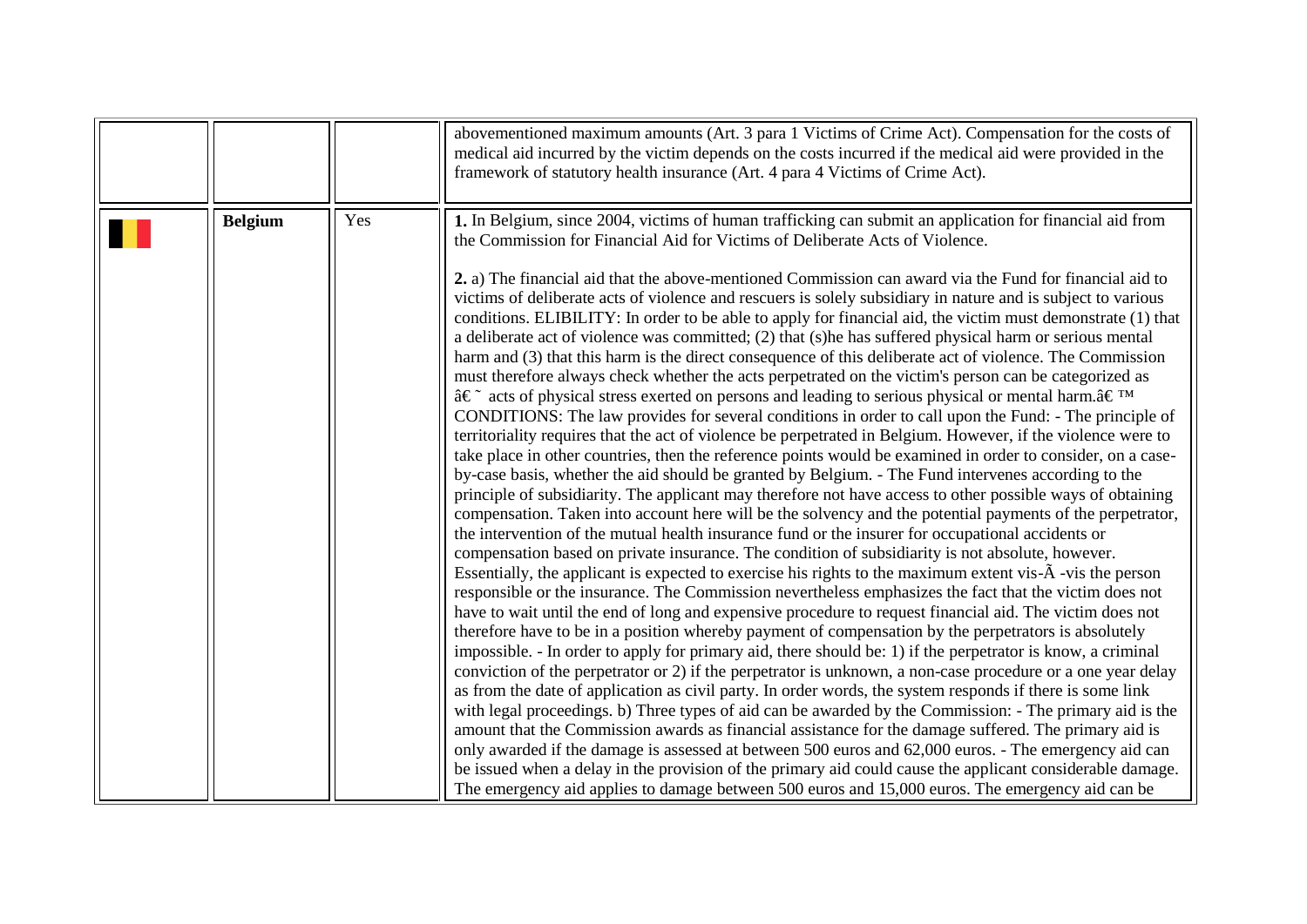<span id="page-3-0"></span>

|         |     | requested once the civil suit is initiated or the complaint is filed. - The supplementary aid can be granted<br>when the harm suffered by the victim is found to have increased subsequent to the granting of the primary<br>aid. c) The amounts are calculated by the Commission, according to the damages presented by the<br>applicant (case by case assessment). The aid for the damage suffered can be calculated based on moral<br>damage (taking into account the temporary or permanent disability), the medical expenses and temporary<br>or permanent disability, loss or reduction of income due to temporary or permanent incapacity to work,<br>the cosmetic damage, litigation costs, material costs (clothing, transport costs, etc.), the damages resulting<br>from the loss of one or more years of schooling, etc.                                                                                                                                                                                                                                                                                                                                                                                                                    |
|---------|-----|---------------------------------------------------------------------------------------------------------------------------------------------------------------------------------------------------------------------------------------------------------------------------------------------------------------------------------------------------------------------------------------------------------------------------------------------------------------------------------------------------------------------------------------------------------------------------------------------------------------------------------------------------------------------------------------------------------------------------------------------------------------------------------------------------------------------------------------------------------------------------------------------------------------------------------------------------------------------------------------------------------------------------------------------------------------------------------------------------------------------------------------------------------------------------------------------------------------------------------------------------------|
| Croatia | Yes | 1. In relation to the right of victims to compensation for damages, a victim of trafficking in human beings<br>has the right to compensation from the perpetrator (in criminal or civil proceedings) and the right to<br>compensation from the state.<br>2. a) Pursuant to the Act on Compensation for Victims of Criminal Offences (Official Gazette, no. 80/08<br>and $27/11$ ) the victim of a violent criminal offence committed with intent on the territory of the Republic<br>of Croatia, after 1 July 2013, has the right to receive compensation if:<br>• he/she is a citizen of the Republic of Croatia or is resident in the Republic of Croatia,<br>• the citizen of a member state of the European Union or is resident in a member state of the European<br>Union,<br>• if he/she suffered serious physical injury or serious damage to health as a result of a criminal offence<br>• or if he/she is a close blood relative of a deceased victim<br>• if the criminal offence was registered or reported to the police or public prosecution service within six<br>months of the day the criminal offence was committed,<br>• if he/she filed a written application on the official form and enclosed the necessary documentation.<br>b) |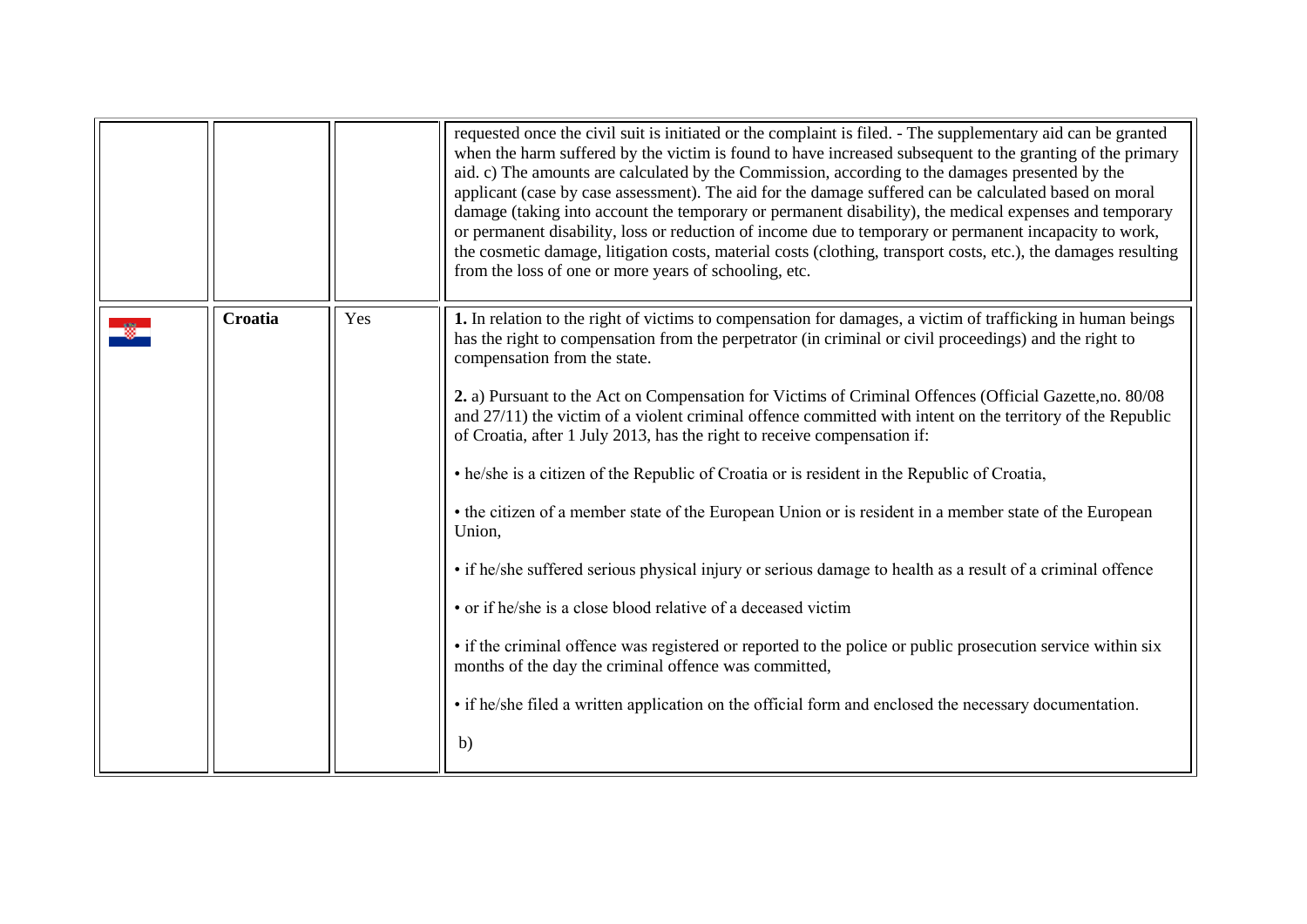<span id="page-4-0"></span>

|                                 |     | • if he/she suffered serious physical injury or serious damage to health as a result of a criminal offence<br>(they he/she has the right to compensation of medical costs, and compensation for lost earnings in a lump<br>sum of 35,000.00 HRK, approximately 4 616 euros)<br>• or if he/she is a close blood relative of a deceased victim (then they have the right to compensation due<br>to loss of statutory maintenance up to 70,000.00 HRK and funeral costs up to 5,000.00 HRK).<br>• a special category of victim, which includes victims of the criminal offence of trafficking in human<br>beings, have the right before being interviewed to talk to an advisor at the expense of the budget.<br>c) In relation to the right of victims to compensation for damages, a victim of trafficking in human beings<br>has the right to compensation from the perpetrator (in criminal or civil proceedings) and the right to<br>compensation from the state.<br>No requests for compensation from victims of THB have so far been received within the framework of<br>the Act on Compensation for Victims of Criminal Offences. Note that such compensation concerns only<br>victims who have sustained serious injuries and does not cover nationals of countries other than Croatia or<br>EU states. |
|---------------------------------|-----|---------------------------------------------------------------------------------------------------------------------------------------------------------------------------------------------------------------------------------------------------------------------------------------------------------------------------------------------------------------------------------------------------------------------------------------------------------------------------------------------------------------------------------------------------------------------------------------------------------------------------------------------------------------------------------------------------------------------------------------------------------------------------------------------------------------------------------------------------------------------------------------------------------------------------------------------------------------------------------------------------------------------------------------------------------------------------------------------------------------------------------------------------------------------------------------------------------------------------------------------------------------------------------------------------------------|
| <b>Czech</b><br><b>Republic</b> | Yes | 1. The system of compensation for the victims of trafficking in human beings is not specially regulated<br>beyond the general system of compensation designed for the victims of criminal acts. The compensation<br>of these persons is regulated by the Act No. 45/2013 Coll., on Victims of Crime, as amended. Moreover,<br>as an especially vulnerable group of victims, the victims of trafficking in human beings are entitled to<br>special treatment $\hat{a}\in$ " for example they are entitled to professional help/assistance.<br>2. a) According to the Act No. 45/2013 Coll., on Victims of Crime, four following groups of victims are<br>entitled to apply for financial compensation:<br>1) Victim who suffered $-$ as a result of criminal act $-$ bodily harm.<br>2) Victim who suffered $-$ as a result of criminal act $-$ grievous bodily harm.<br>3) Bereaved person of a victim who has died as a result of criminal act if that person was his/her parent,<br>spouse, registered partner, child or sibling and if that person – at the time of his/her death – had lived with                                                                                                                                                                                                         |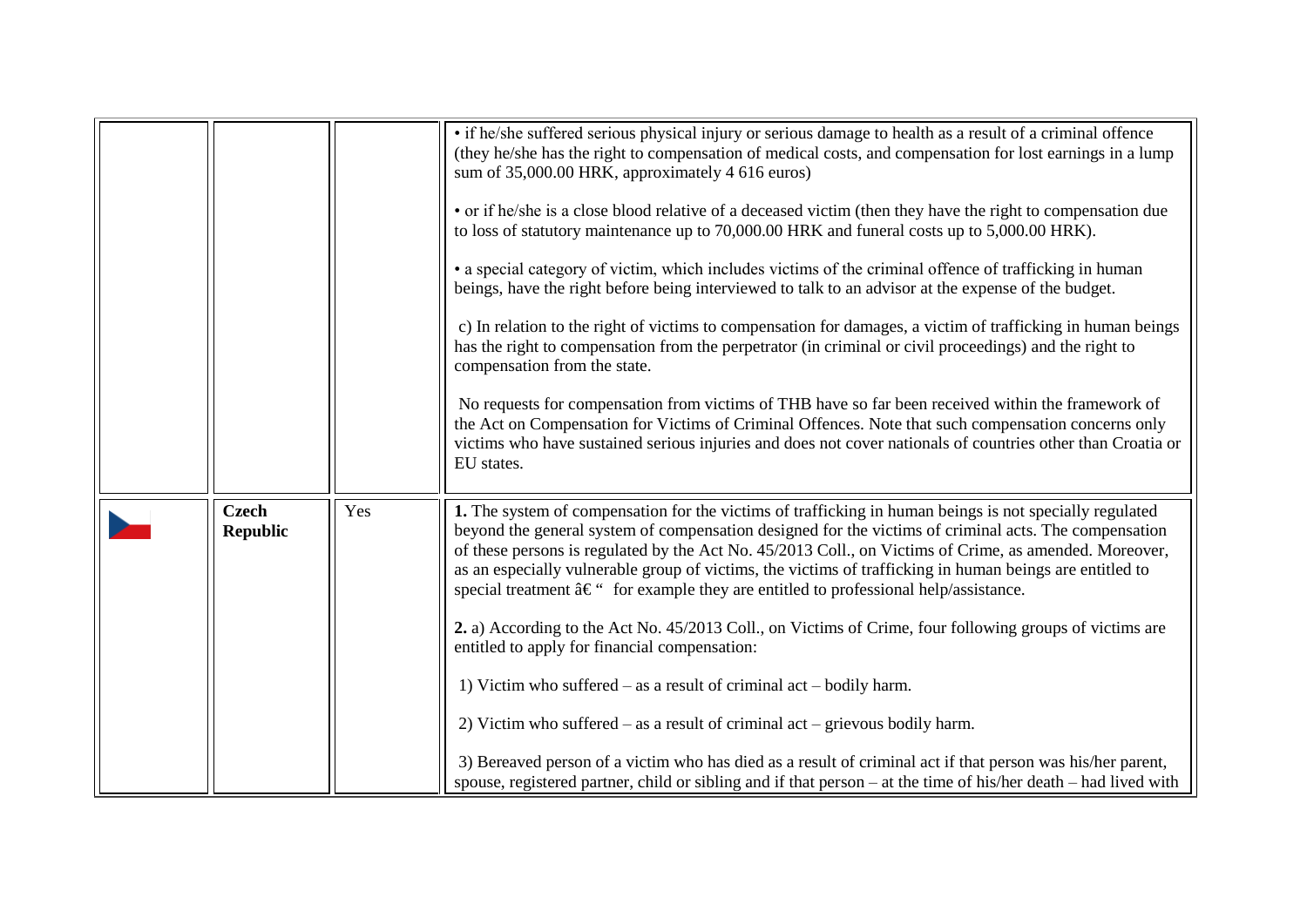<span id="page-5-0"></span>

|                |     | the deceased person, or a person to whom the deceased person was providing or was obliged to provide<br>sustenance.                                                                                                                                                                                                                                                                                                                    |
|----------------|-----|----------------------------------------------------------------------------------------------------------------------------------------------------------------------------------------------------------------------------------------------------------------------------------------------------------------------------------------------------------------------------------------------------------------------------------------|
|                |     | 4) Victim of criminal act against human dignity in the sexual sphere and a child who is a victim of torture<br>from the side of a guardian.                                                                                                                                                                                                                                                                                            |
|                |     | b) c)                                                                                                                                                                                                                                                                                                                                                                                                                                  |
|                |     | 1) Regarding bodily harm, the victim is provided with the lump sum of 10,000 CZK, or with the sum<br>which corresponds to the real claim of a victim, to the maximum amount of 200,000 CZK.                                                                                                                                                                                                                                            |
|                |     | 2) Regarding grievous bodily harm, the victim is provided with the lump sum of 50,000 CZK, or with the<br>sum which corresponds to the real claim of a victim, to the maximum amount of 200,000 CZK.                                                                                                                                                                                                                                   |
|                |     | Regarding the real claim, it is necessary to submit for example all the confirmations/receipts on the lost<br>earnings, on the expenses and costs related to treatment etc. The sums which a person received on the<br>grounds of a financial compensation are deducted from this claim $-$ if that happened at the time of<br>submission of the application.                                                                          |
|                |     | 3) In case of criminal act which resulted in the death, the victim is provided with a lump sum of 200,000<br>CZK (if that person is a sibling, then the lump sum accounts to 175,000 CZK). If there are more bereaved<br>persons, then the sum of maximum 600,000 CZK in total is provided and it is divided according to the<br>number of bereaved persons.                                                                           |
|                |     | 4) Regarding criminal acts against human dignity in the sexual sphere and regarding criminal acts of<br>torture of a child from the side of a guardian the costs related to psychotherapy and physiotherapy or other<br>professional care/assistance to the maximum amount of 50,000 CZK is provided.                                                                                                                                  |
| <b>Estonia</b> | Yes | 1. Yes.                                                                                                                                                                                                                                                                                                                                                                                                                                |
|                |     | 2. a) According to Article 7 of the Victim Support Act compensation shall be paid to victims of crimes of<br>violence committed in the territory of the Republic of Estonia and to their dependents. Likewise, the<br>person who bears the expenses relating to the medical treatment or funeral of a victim has the right to be<br>compensated for the expenses pursuant to the Victim Support Act. Compensation shall be paid if the |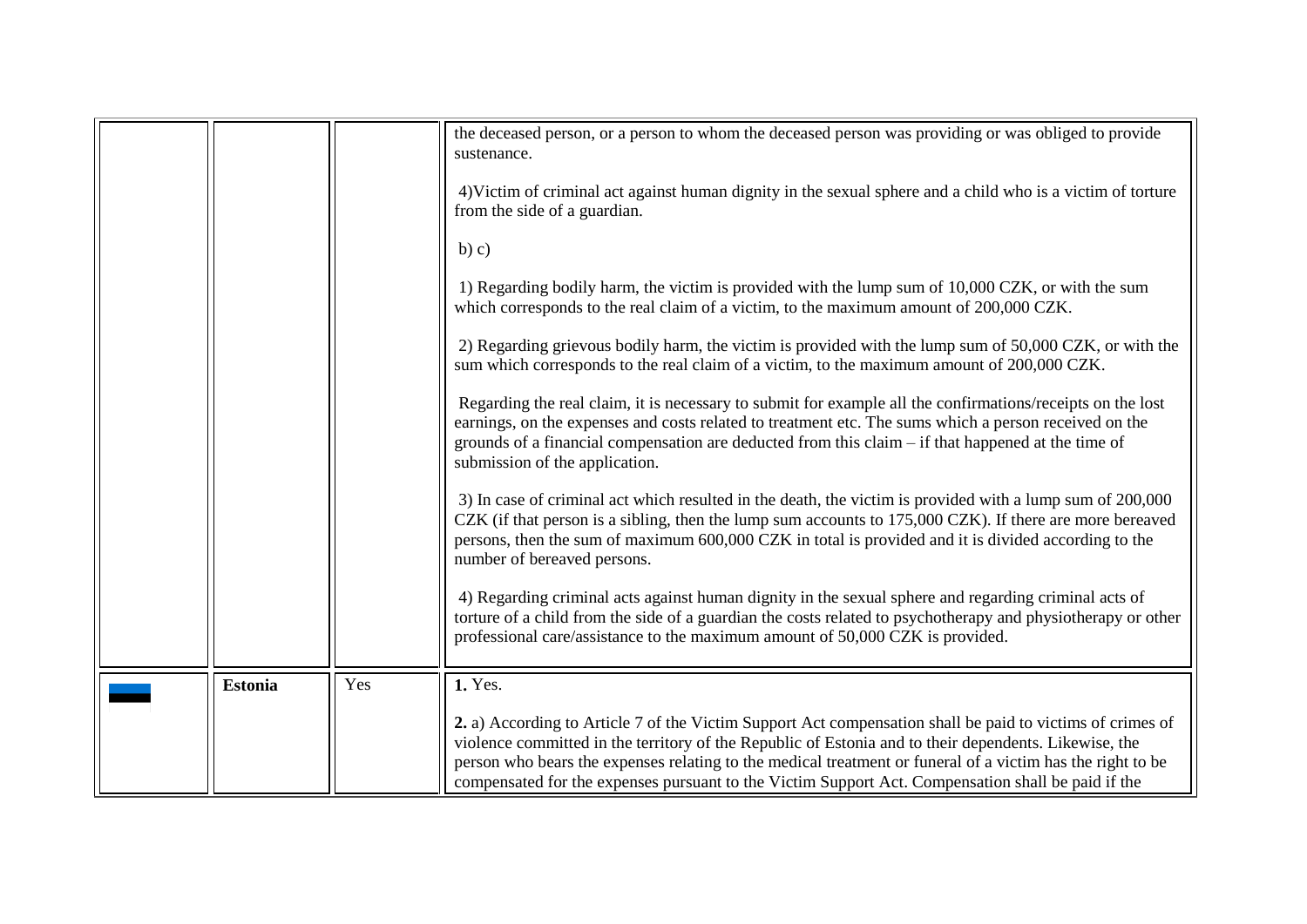|  | victim sustains serious damage to his or her health, sustains a health disorder lasting for at least six      |
|--|---------------------------------------------------------------------------------------------------------------|
|  | months or dies as a result of a crime of violence. Among others the victims of human trafficking or           |
|  | sexually abused minors, regardless of whether they have a legal basis to stay in Estonia, are entitled to the |
|  | compensation (Article 9 (2)).                                                                                 |
|  | According to Article 16 of the Victim Support Act compensation shall not be paid if: 1) the victim caused     |
|  | or facilitated the commission of the crime or the occurrence of the damage by his or her intentional or       |
|  | reckless behavior; 2) the victim fails to give notice of the crime within 15 days, although he or she would   |
|  | have been capable of doing so, and the police have not become aware of the crime in any other way; 3)         |
|  | the victim has been convicted of the commission of a crime of violence or being a member of criminal          |
|  | organization or forming of criminal organization (according to Penal Code Articles 255(1) and 256 (1))        |
|  | and information concerning his or her punishment has not been deleted from the punishment register            |
|  | pursuant to the Punishment Register Act; 4) payment of compensation would be unfair or unjustified for        |
|  | other reasons.                                                                                                |
|  |                                                                                                               |
|  | Compensation shall not be paid to a dependent if circumstances specified above were present in his or her     |
|  | behavior. Regardless of the circumstances specified above, compensation may be paid to a dependent            |
|  | whose monthly income is below the subsistence level established by the Government of the Republic on          |
|  | the basis of the minimum consumption expenditure.                                                             |
|  |                                                                                                               |
|  | Payment of compensation may be refused if the applicant for compensation has refused to co-operate with       |
|  | the law enforcement authorities in ascertaining the facts relating to the criminal offence, identifying or    |
|  | apprehending the criminal offender or proving the damages.                                                    |
|  |                                                                                                               |
|  | An application for compensation shall be submitted to the Social Insurance Board within three years as of     |
|  | the commission of the crime or the date of death of the victim, except in the cases provided for in           |
|  | subsection $(2)$ of this section.                                                                             |
|  | (2) An application submitted later shall be reviewed if:                                                      |
|  | 1) the dependent became aware of the death of the victim more than one year after the date of death and       |
|  | the application is submitted within three years as of the date of becoming aware of the death of the victim;  |
|  | 2) the applicant for compensation sustained a health disorder which lasted longer than one year and timely    |
|  | submission of the application was not possible due to his or her state of health and if the application is    |
|  | submitted within three years as of his or her state of health improving;                                      |
|  | 3) the basis for applying for compensation is a sexual offence and the application was submitted within       |
|  | three years after the victim became an adult unless the reason for the criminal proceedings became evident    |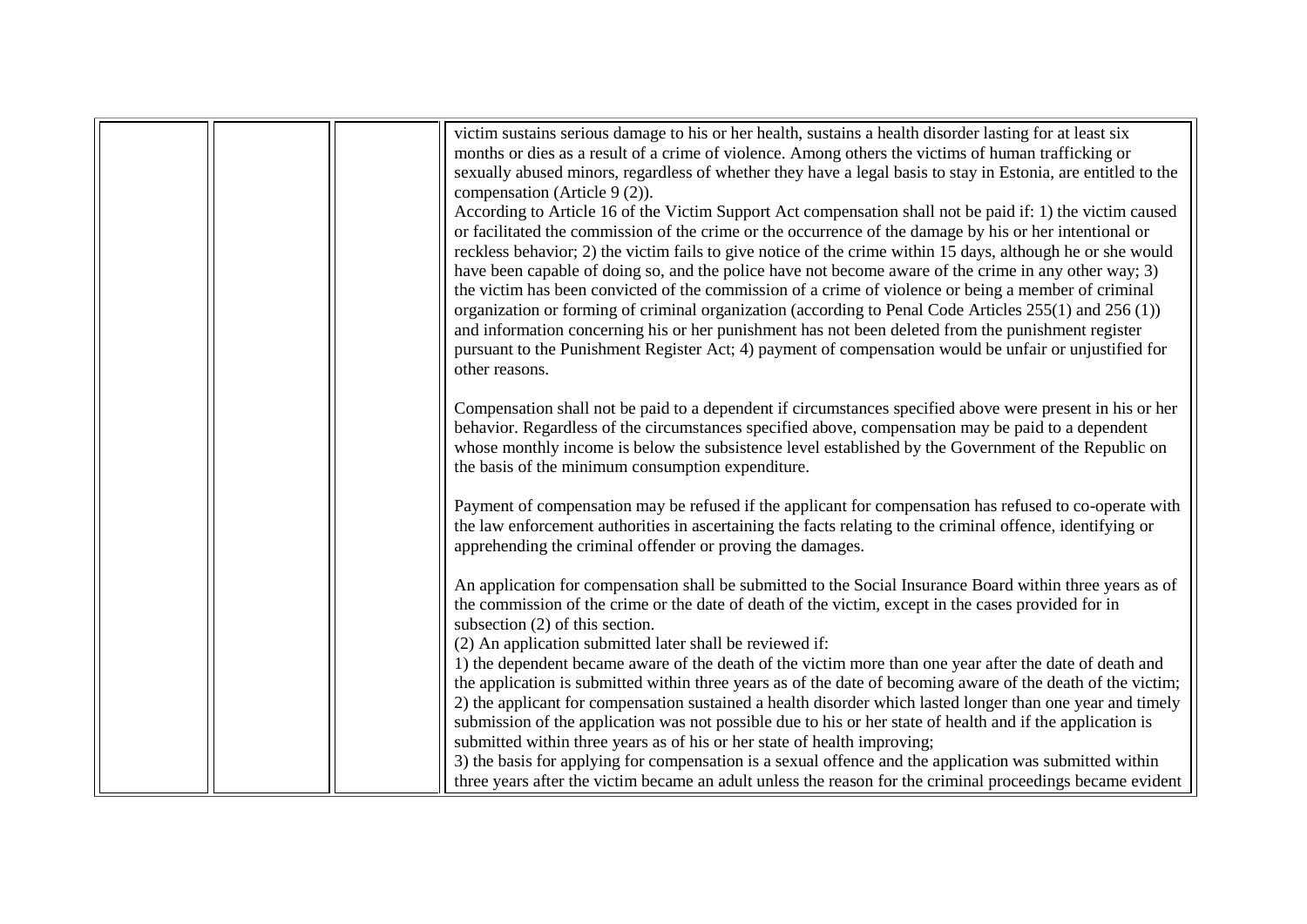| before he or she became an adult.                                                                                                                                                                                                                                                                                                                                                                                                                                                                                                                                                                                                        |
|------------------------------------------------------------------------------------------------------------------------------------------------------------------------------------------------------------------------------------------------------------------------------------------------------------------------------------------------------------------------------------------------------------------------------------------------------------------------------------------------------------------------------------------------------------------------------------------------------------------------------------------|
| b) Pursuant to the Victim Support Act, the amount of compensation shall be 80% of the material damage<br>but no more than a total of 9590 euros to one victim and all his dependents.<br>The amount of compensation shall be determined on the basis of the following material damage caused by                                                                                                                                                                                                                                                                                                                                          |
| a crime of violence:                                                                                                                                                                                                                                                                                                                                                                                                                                                                                                                                                                                                                     |
| 1) damage arising from incapacity for work;                                                                                                                                                                                                                                                                                                                                                                                                                                                                                                                                                                                              |
| 2) expenses for the medical treatment of the victim;                                                                                                                                                                                                                                                                                                                                                                                                                                                                                                                                                                                     |
| 3) damage arising from the death of the victim;                                                                                                                                                                                                                                                                                                                                                                                                                                                                                                                                                                                          |
| 4) damage caused to spectacles, dentures, contact lenses and other appliances substituting for bodily<br>functions and to clothes;                                                                                                                                                                                                                                                                                                                                                                                                                                                                                                       |
| 5) the victim's funeral expenses.                                                                                                                                                                                                                                                                                                                                                                                                                                                                                                                                                                                                        |
| Any amounts which an applicant for compensation receives or is entitled to receive as compensation for<br>damage resulting from a crime of violence from a source other than the person liable for the damage<br>caused by the crime shall be deducted from the damage serving as the basis for determining the amount of<br>compensation. In determining the amount of the compensation, the compensation paid to the applicant by<br>the person liable for the damage caused by the crime shall be taken into account to the extent of the<br>amount paid before the determination of compensation on the basis of Victim Support Act. |
| c) Damage arising from incapacity for work is that part of income which is not received due to temporary<br>or permanent incapacity for work arising as a result of a crime of violence. The amount of said<br>compensation shall be determined on the basis of the victim's average income per calendar day. The<br>average income per calendar day shall be calculated from the victim's income subject to social tax of the<br>previous six months. (Described more precisely in Article 11 of the Victim Support Act (available in<br>English: https://www.riigiteataja.ee/en/eli/504022016006/consolide)                            |
| Expenses for the medical treatment of the victim are as follows:<br>1) Expenses for medical treatment and acquisition of medicinal products and appliances substituting for<br>bodily functions;                                                                                                                                                                                                                                                                                                                                                                                                                                         |
| 2) Expenses related to the alleviation of post-traumatic complications, teaching him or her a new<br>speciality suitable for his or her state of health;                                                                                                                                                                                                                                                                                                                                                                                                                                                                                 |
| 3) Essential travel expenses related to the circumstances specified above.                                                                                                                                                                                                                                                                                                                                                                                                                                                                                                                                                               |
| 4) Expenses for up to 10 sessions of psychological counselling and up to 15 sessions of psychotherapy are                                                                                                                                                                                                                                                                                                                                                                                                                                                                                                                                |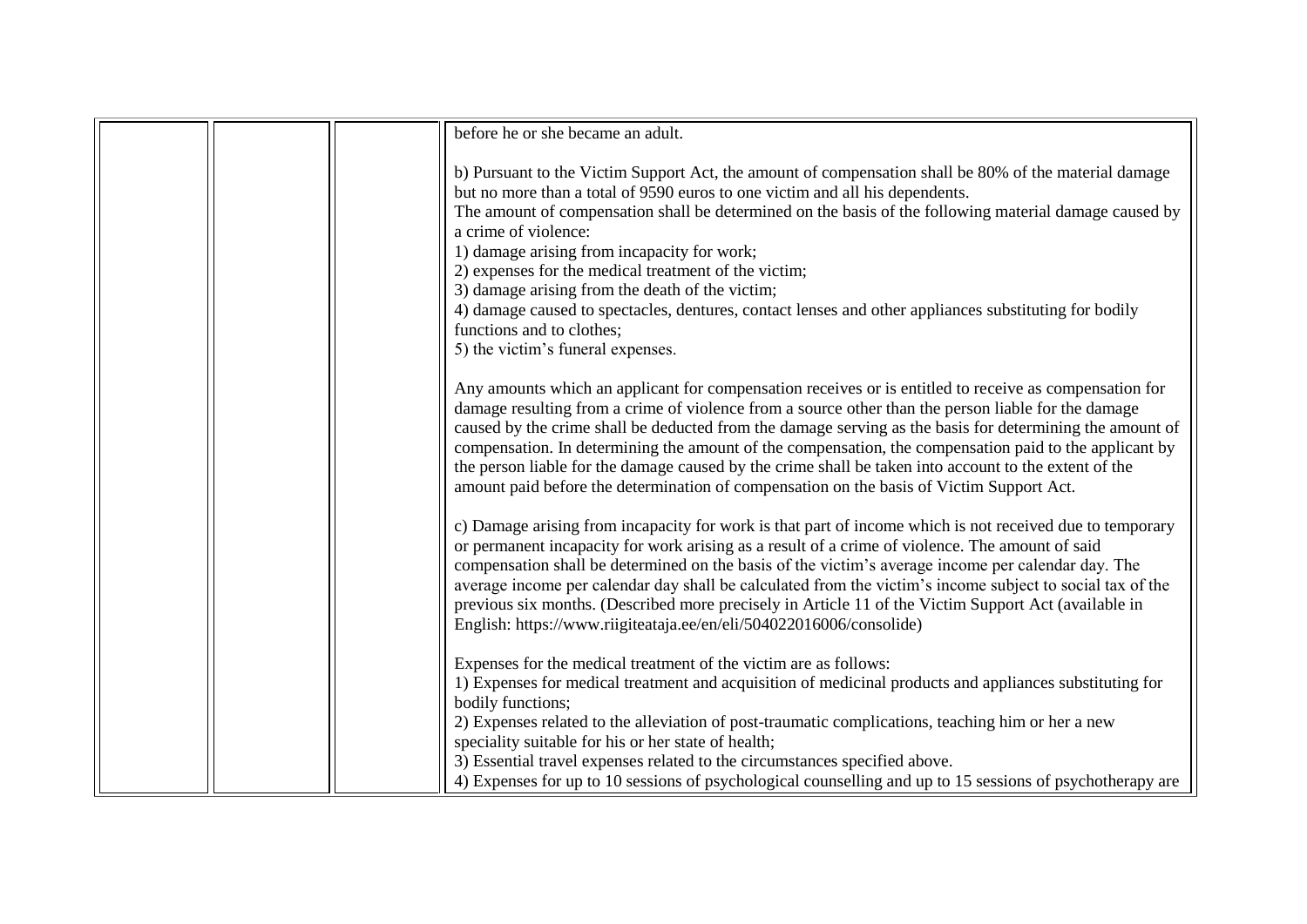|  | also deemed to be expenses for the medical treatment of a victim.                                                                                                                                                                                                                                                                                                                                                                                                       |
|--|-------------------------------------------------------------------------------------------------------------------------------------------------------------------------------------------------------------------------------------------------------------------------------------------------------------------------------------------------------------------------------------------------------------------------------------------------------------------------|
|  | Compensation for expenses for the medical treatment of a victim shall be paid to the person bearing the<br>expenses.                                                                                                                                                                                                                                                                                                                                                    |
|  | The dependants of a victim who dies as a result of a crime of violence shall receive compensation based<br>on the victim's previous income calculated as follows:<br>1) 75 % of the income in the case of one dependant;<br>2) 85 % of the income in the case of two dependants;<br>3) a total of 100 % of the income in the case of three or more dependants.<br>Compensation for the victim's funeral expenses shall be paid in the amount of 448 euros to the person |
|  | who bears the expenses relating to the funeral of a victim of a crime of violence.                                                                                                                                                                                                                                                                                                                                                                                      |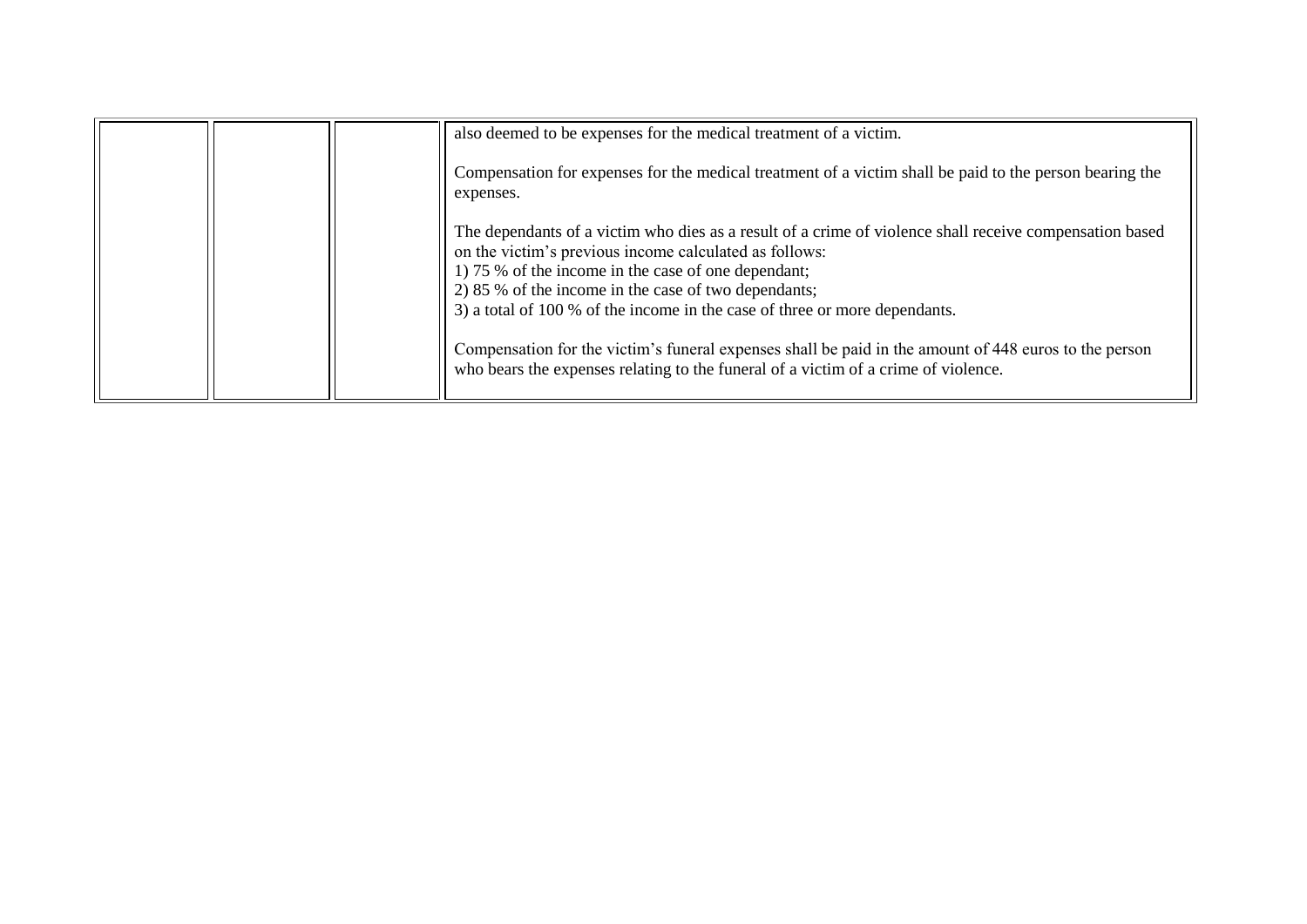<span id="page-9-2"></span><span id="page-9-1"></span><span id="page-9-0"></span>

| <b>Finland</b> | Yes | 1. Yes.                                                                                                                                                                                                                                                                                                                                                                                                                                                                                                                                                                                                                                                                                                                                                                                                                                                                                                                                                                                                                                                                                                                                                                                                                                                                                                                                                                                                                                                                                                           |
|----------------|-----|-------------------------------------------------------------------------------------------------------------------------------------------------------------------------------------------------------------------------------------------------------------------------------------------------------------------------------------------------------------------------------------------------------------------------------------------------------------------------------------------------------------------------------------------------------------------------------------------------------------------------------------------------------------------------------------------------------------------------------------------------------------------------------------------------------------------------------------------------------------------------------------------------------------------------------------------------------------------------------------------------------------------------------------------------------------------------------------------------------------------------------------------------------------------------------------------------------------------------------------------------------------------------------------------------------------------------------------------------------------------------------------------------------------------------------------------------------------------------------------------------------------------|
|                |     | 2. a) Victims of THB may claim for compensation based on the Finnish Tort Liability Act. The claim for<br>compensation is made to the perpetrator/human trafficker within the criminal process. The State Treasury<br>will provide the compensation if the perpetrator is deemed without funds or is not reached, which is most<br>often the case. Compensation is generally granted only if requested from the perpetrator in court.<br>Compensation may be obtained from the State Treasury also without a court decision, but so far there are<br>no such precedents related to human trafficking - cases. Compensation may be claimed, for instance, for<br>personal injuries, the costs of medical treatment, pain and suffering, a permanent handicap or mental<br>anguish. b) The recommendations for the amount of compensation paid to victims of different types of<br>crime are laid out By the (Personal) Injury Advisory Board under the Ministry of Justice. The<br>recommended compensation for a victim of human trafficking is 5 000-30 000 Euro. In addition, the<br>victim may claim for compensation for instance for personal injuries. A victim of work related trafficking<br>may also claim for unpaid wages. c) As mentioned above, there are recommendations regarding<br>compensation for different kinds of personal injury and suffering laid out by the Ministry of Justice. The<br>recommendations are based on a range of material gathered from criminal proceedings in Finland. |
| <b>France</b>  | Yes | 1. NO<br>2. N/A                                                                                                                                                                                                                                                                                                                                                                                                                                                                                                                                                                                                                                                                                                                                                                                                                                                                                                                                                                                                                                                                                                                                                                                                                                                                                                                                                                                                                                                                                                   |
| <b>Hungary</b> | Yes | 1. Yes.<br>2, a)<br>Victim support services are available for victims of every type of crimes regardless of gender, age or<br>disability but only victims of violent intentional crimes may be eligible for state compensation.<br>Trafficking in human beings is in the practice of the Hungarian Victim Support Service intentional and<br>violent crime against persons therefore the victim may receive compensation by the fulfilment of other<br>conditions. In case the crime took part in Hungary, the person identified as victim of human trafficking is<br>entitled to victim assistance services and to state compensation.<br>According to Act CXXXV of 2005 on Crime Victims Support and State Compensation,<br>Section 6 - Crime Victims Eligible for Compensation<br>(1) A needy natural person shall be eligible for compensation                                                                                                                                                                                                                                                                                                                                                                                                                                                                                                                                                                                                                                                                |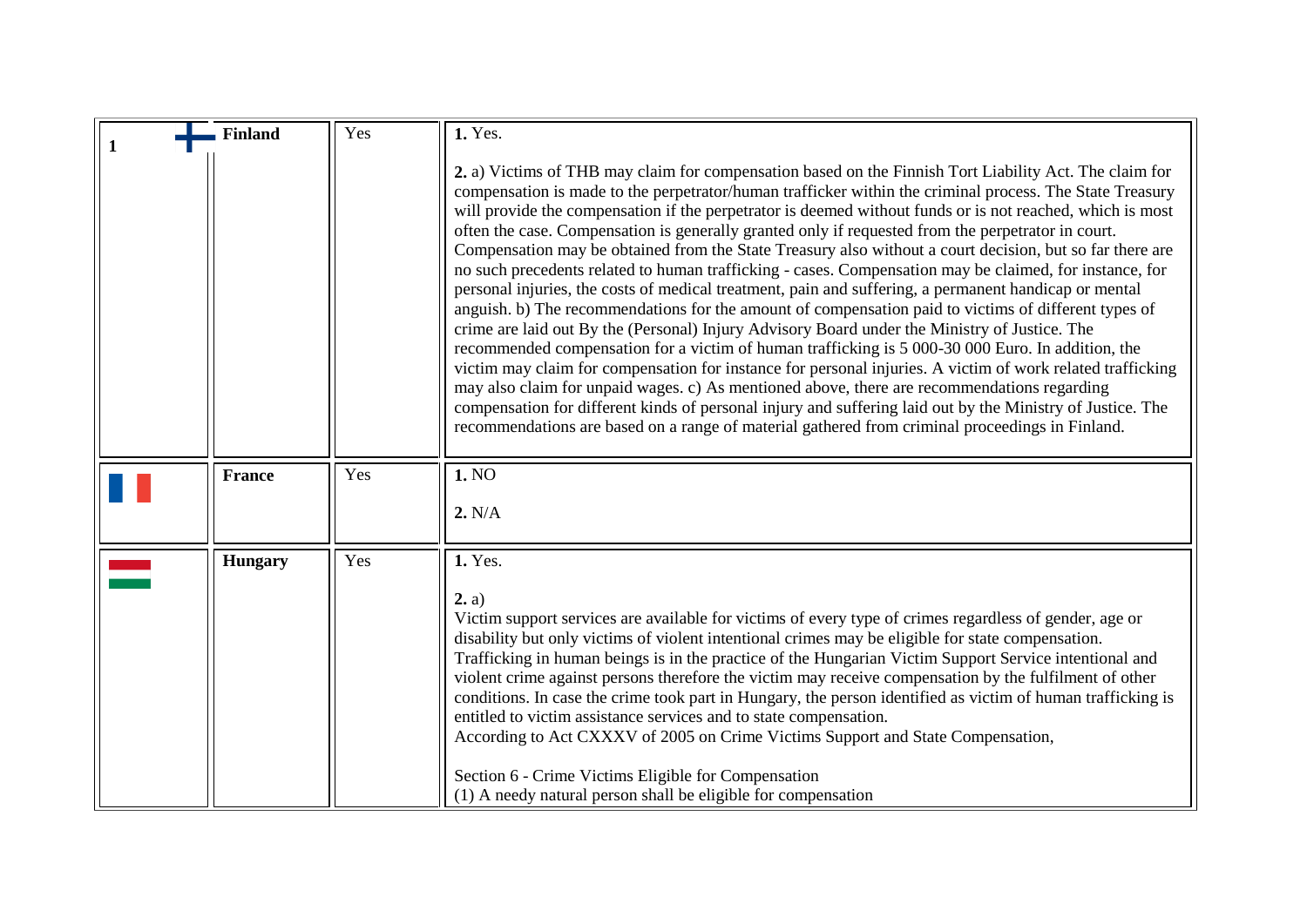|  | a) who has been victimized by a violent deliberate crime and, as a direct consequence thereof, suffered         |
|--|-----------------------------------------------------------------------------------------------------------------|
|  | severe injury physically or mentally,                                                                           |
|  | b) who is a direct relative, adoptive or foster parent, adopted or foster child, spouse or common-law           |
|  | spouse of the victim injured or died in consequence of a crime referred to in Paragraph a) above, and was       |
|  | living at the time of the crime with the victim as a domestic partner, and                                      |
|  | c) whom the victim injured or died in consequence of a crime referred to in Paragraph a) above is or was        |
|  | obliged to maintain pursuant to the provisions of a legal regulation, an enforceable court order or official    |
|  | decision or a valid contract                                                                                    |
|  | d) has arranged for the funeral of a victim who died as a result of a deliberate, violent crime against the     |
|  | given person.                                                                                                   |
|  | (2) A crime victim shall be considered to be in need (and therefore hereinafter referred to as 'needy')         |
|  | when his/her net monthly income, or the per capita household income does not exceed the basic sum by a          |
|  | factor of two.                                                                                                  |
|  | (3) A crime victim shall be considered to be needy irrespective of his/her earnings if                          |
|  | a) he/she receives regular social aid or social welfare payments provided for the elderly,                      |
|  | b) he/she is eligible for debt management services or home maintenance allowance,                               |
|  | c) he/she cares for a child in his/her family, whose eligibility for regular child protection allowance has     |
|  | been established,                                                                                               |
|  | d) his/her socially needy status and thereby eligibility for healthcare services is established on the basis of |
|  | means test conducted by the mayor's office of the local authority,                                              |
|  | e) he/she receives attendance allowance, public healthcare provision and invalidity allowance,                  |
|  | f) he/she is eligible for aid to the mentally impaired, personal annuity due to the blind and the visually      |
|  | impaired or increased family allowance,                                                                         |
|  | g) he/she is a homeless person in need of temporary accommodation in lodging facilities or overnight            |
|  | refuge,                                                                                                         |
|  | h) he/she is a person in need of temporary accommodation in a home for children or families,                    |
|  | i) he/she is a person whose application for asylum in Hungary is pending.                                       |
|  | Section 7 - Forms and Amount of Compensation:                                                                   |
|  | (5) The payment of allotments to a victim shall be terminated if                                                |
|  | a) the victim's eligibility for regular social services or pension insurance benefits has been officially       |
|  | established with a view to the crime, and disbursement of such benefits commenced,                              |
|  | b) the victim has been granted annuity payments for damages by a non-appealable court order, and                |
|  | disbursement of such annuity has commenced,                                                                     |
|  |                                                                                                                 |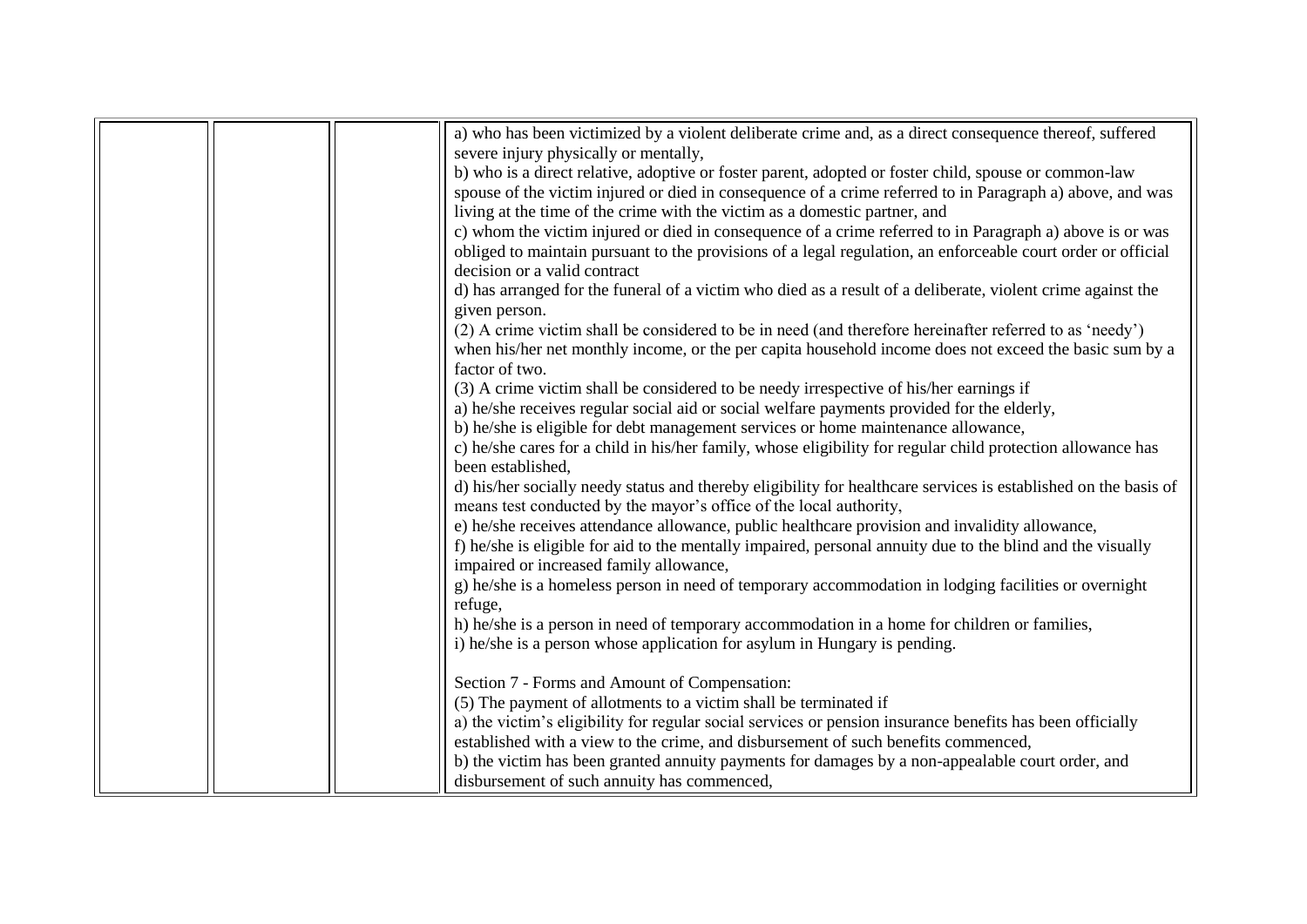<span id="page-11-0"></span>

|                |     | c) an insurance company starts disbursing annuity benefits to the victim,<br>d) the victim's disability to work came to an end, or<br>e) the victim was absent from the compulsory expert medical examination without proper justification.<br>Н.<br>b-c) Yes.<br>According to Act CXXXV of 2005 on Crime Victim Support and State Compensation:<br>Section 7 - Forms and Amount of Compensation<br>(1) Compensation shall be made available in the form of lump-sum cash payment or in regular monthly<br>instalments.<br>(2) A crime victim may apply for lump-sum cash payment as total or partial compensation for the<br>economic loss he/she has incurred through the crime. The amount of lump-sum compensation shall equal:<br>a) 100 percent for any loss not exceeding the fivefold of the basic sum,<br>b) the fivefold value of the basic sum plus 75 percent for the portion over the fivefold thereof for any loss<br>ranging in value between the fivefold and the tenfold of the basic sum,<br>c) the 8.75-fold of the basic sum plus 50 percent for the portion over the tenfold thereof for any loss<br>exceeding the tenfold of the basic sum, in any case not to exceed the 15-fold of the basic sum.<br>(3) A crime victim may apply for partial compensation for the loss in his/her regular income in the form<br>of regular payments if the crime resulted in his/her disability to work for an estimated period of over 6<br>months. The amount of allotment payable on a monthly basis shall equal:<br>a) 75 percent of the certified loss of income if the victim is below 18 years of age or is in need of care by<br>others, or<br>b) 50 percent of the certified loss of income if the victim is not in need of care.<br>(4) The maximum amount of monthly allotment shall equal the basic sum. The allotment may be granted<br>for a period of not more than three years. |
|----------------|-----|----------------------------------------------------------------------------------------------------------------------------------------------------------------------------------------------------------------------------------------------------------------------------------------------------------------------------------------------------------------------------------------------------------------------------------------------------------------------------------------------------------------------------------------------------------------------------------------------------------------------------------------------------------------------------------------------------------------------------------------------------------------------------------------------------------------------------------------------------------------------------------------------------------------------------------------------------------------------------------------------------------------------------------------------------------------------------------------------------------------------------------------------------------------------------------------------------------------------------------------------------------------------------------------------------------------------------------------------------------------------------------------------------------------------------------------------------------------------------------------------------------------------------------------------------------------------------------------------------------------------------------------------------------------------------------------------------------------------------------------------------------------------------------------------------------------------------------------------------------------------------------------------------------|
| <b>Ireland</b> | Yes | 1. There are a number of methods to obtaining compensation currently available to victims in Ireland as<br>follows:<br>• Court Order for payment of compensation under Section 6 of the Criminal Justice Act 1993;<br>• Civil Action to claim damages taken either under legislative or common law rules which may relate to<br>an employment situation or personal injuries;                                                                                                                                                                                                                                                                                                                                                                                                                                                                                                                                                                                                                                                                                                                                                                                                                                                                                                                                                                                                                                                                                                                                                                                                                                                                                                                                                                                                                                                                                                                            |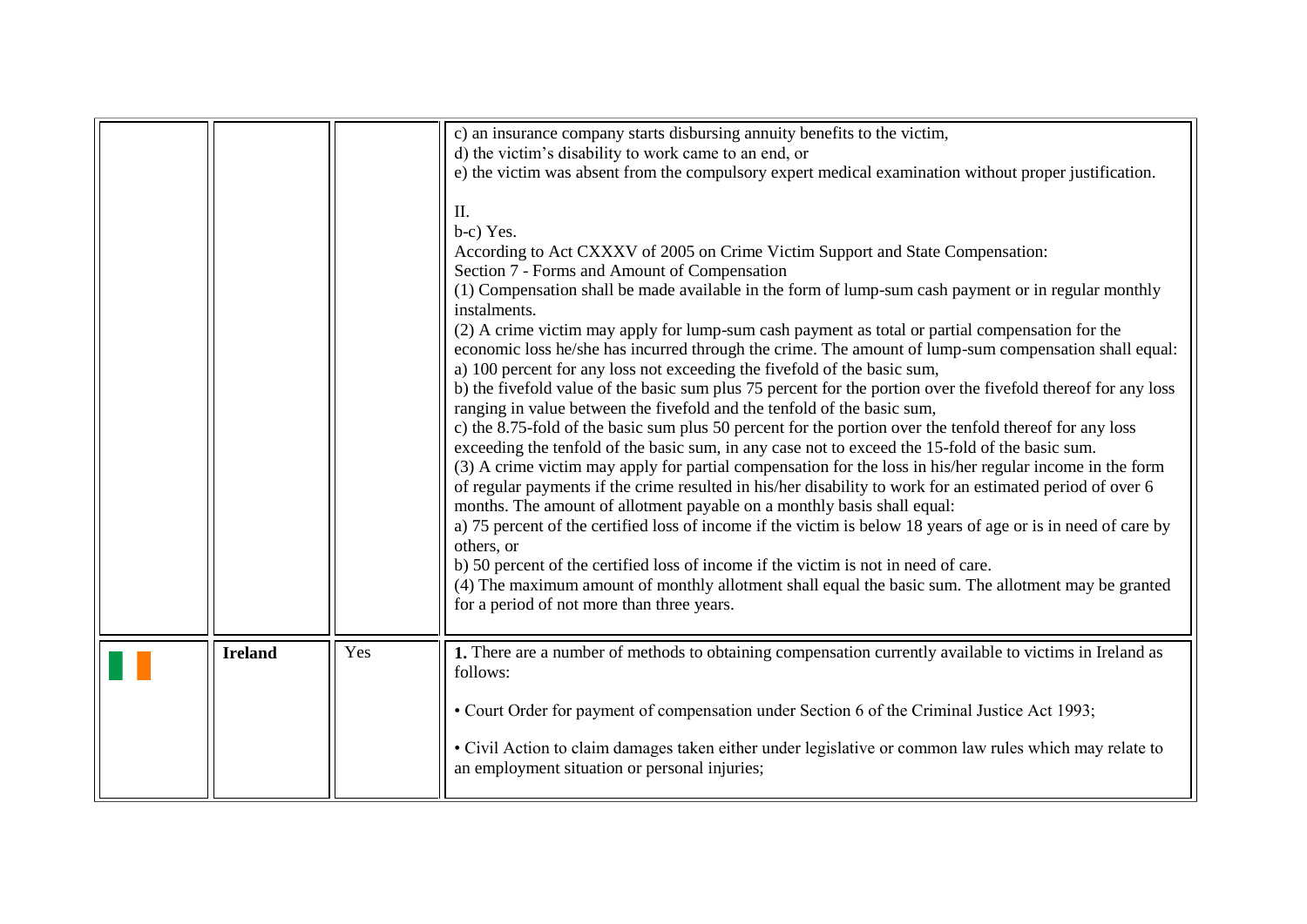|  | • State bodies dealing specifically with work related rights and entitlements i.e Workplace Relations<br>Commission, Labour Court;                                                                                                                                                                                                                                                                                                                                                                                                                                                                                                                                                                                                                                                                                                                                                                                                                                                                                                                                                                                                                                                                                                                                                                                                                                                                                                       |
|--|------------------------------------------------------------------------------------------------------------------------------------------------------------------------------------------------------------------------------------------------------------------------------------------------------------------------------------------------------------------------------------------------------------------------------------------------------------------------------------------------------------------------------------------------------------------------------------------------------------------------------------------------------------------------------------------------------------------------------------------------------------------------------------------------------------------------------------------------------------------------------------------------------------------------------------------------------------------------------------------------------------------------------------------------------------------------------------------------------------------------------------------------------------------------------------------------------------------------------------------------------------------------------------------------------------------------------------------------------------------------------------------------------------------------------------------|
|  | • Criminal Injuries Compensation Tribunal.                                                                                                                                                                                                                                                                                                                                                                                                                                                                                                                                                                                                                                                                                                                                                                                                                                                                                                                                                                                                                                                                                                                                                                                                                                                                                                                                                                                               |
|  | 2. There is a Criminal Injuries Compensation Tribunal Scheme in Ireland.                                                                                                                                                                                                                                                                                                                                                                                                                                                                                                                                                                                                                                                                                                                                                                                                                                                                                                                                                                                                                                                                                                                                                                                                                                                                                                                                                                 |
|  | a) under which circumstances (e.g. is state compensation provided to victims of THB only when it was<br>not possible for them to receive compensation from other sources (e.g. through Court procedures), or is it<br>provided to all victims irrespectively?                                                                                                                                                                                                                                                                                                                                                                                                                                                                                                                                                                                                                                                                                                                                                                                                                                                                                                                                                                                                                                                                                                                                                                            |
|  | The Tribunal will deduct from the amount of an award under this Scheme any sums paid to or for the<br>benefit of the victim or his dependents by way of compensation or damages from the offender or any<br>person on the offender's behalf following the injury.                                                                                                                                                                                                                                                                                                                                                                                                                                                                                                                                                                                                                                                                                                                                                                                                                                                                                                                                                                                                                                                                                                                                                                        |
|  | Those injured as a result of a crime, including the crime of human trafficking, may be eligible for<br>compensation under the Scheme of Compensation for Personal Injuries Criminally Inflicted. The scheme<br>is funded by the Department of Justice, Equality and Law Reform and administered by the Criminal<br>Injuries Compensation Tribunal. The scheme pays compensation for expenses and losses (essentially out<br>of pocket expenses and bills) suffered as a direct result of a violent crime or while assisting or trying to<br>assist in preventing a crime or saving a human life. There is a time limit of three months between the<br>crime and making a claim to the Tribunal. However, this time limit may be extended if the victim can<br>provide a reasonable explanation as to the delay. In order to progress with compensation, a report from<br>the Gardaí (Irish police) is required and therefore the crime should to be reported as quickly as possible.<br>In cases were there is a delay in reporting the crime, compensation may be denied. However, the claim<br>may proceed if the tribunal deems that the victim has fully co-operated with the Gardaí. The amount of<br>compensation a victim of crime receives can vary according to factors such as<br>• The amount of social welfare or salary received while on sick leave<br>• The amount of compensation paid by or on behalf of the assailant. |
|  | The Tribunal compensates victims based on loss of earnings and a victim who was in receipt of social<br>welfare payments as their main form of income would not be eligible for compensation. It should also be<br>noted, that any earnings which are not deemed legal, for example earnings not declared to the revenue<br>commissioners, (Irish tax authorities), will not be taken into consideration when calculating                                                                                                                                                                                                                                                                                                                                                                                                                                                                                                                                                                                                                                                                                                                                                                                                                                                                                                                                                                                                                |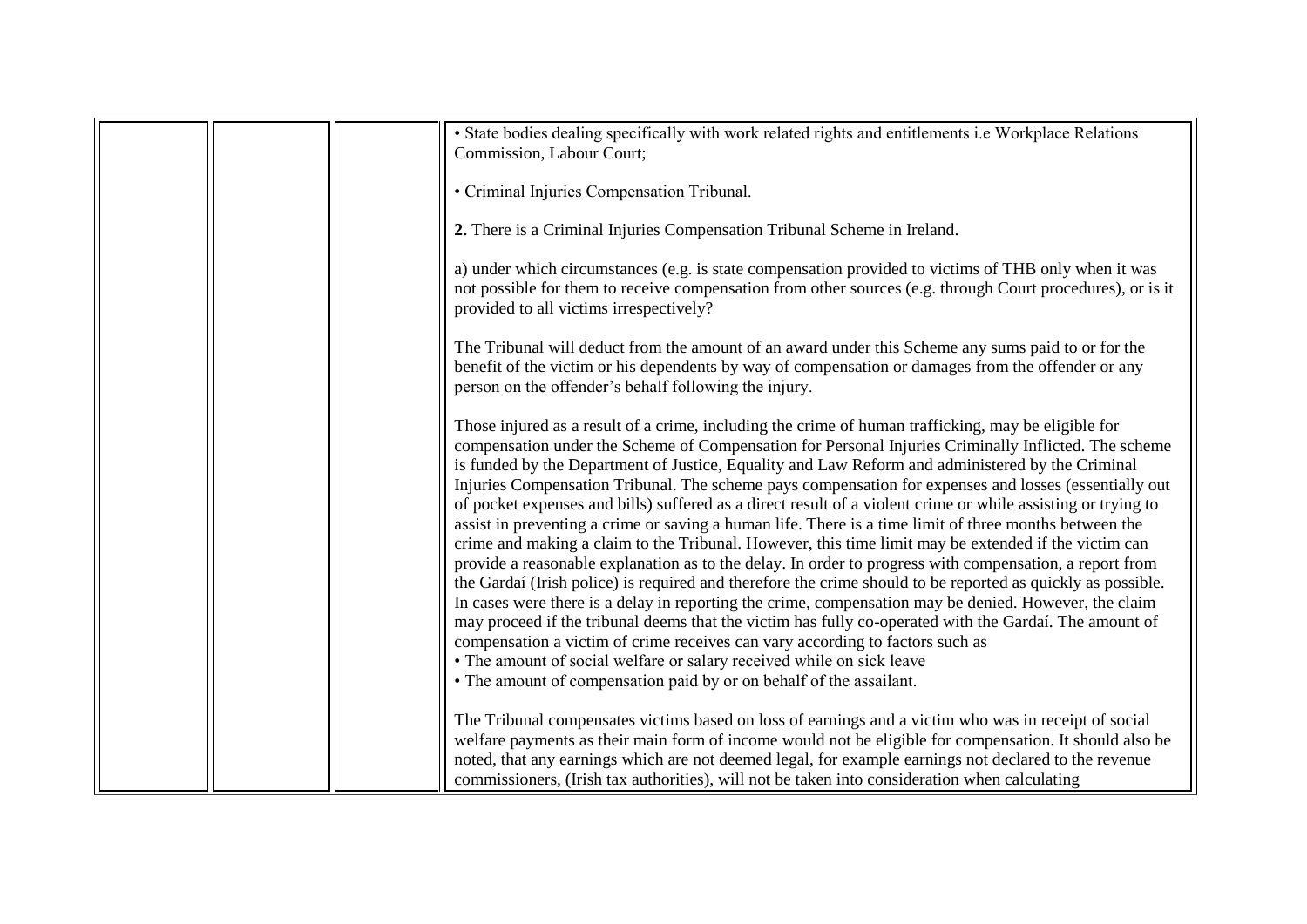|  | compensation.                                                                                                                                                                                                  |
|--|----------------------------------------------------------------------------------------------------------------------------------------------------------------------------------------------------------------|
|  |                                                                                                                                                                                                                |
|  | No compensation will be paid;                                                                                                                                                                                  |
|  | • if the loss is of a very small amount,                                                                                                                                                                       |
|  | • if the claimant and the author of the crime are living together as part of the same household when the                                                                                                       |
|  | injury was incurred,                                                                                                                                                                                           |
|  | • for lost or damage of property (except some medical items) and                                                                                                                                               |
|  | • no compensation will be paid on the basis of pain and suffering incurred by the victim.                                                                                                                      |
|  |                                                                                                                                                                                                                |
|  | b) Is there a maximum or minimum sum which is provided as state compensation to victims of THB?                                                                                                                |
|  |                                                                                                                                                                                                                |
|  | The Criminal Injuries Compensation Tribunal Scheme has been designated by the State as a "cash-limited"                                                                                                        |
|  | grant scheme". This means that the Tribunal has no capacity or authority to pay out more funds in any one<br>year than has been voted by the Dáil, (Irish Parliament). Thus, if the Tribunal's funding becomes |
|  | exhausted before the end of a financial year it has to wait until the next financial year, when it is again put                                                                                                |
|  | in funds, before making any further payments to applicants.                                                                                                                                                    |
|  |                                                                                                                                                                                                                |
|  | c) How is the amount of compensation calculated?                                                                                                                                                               |
|  |                                                                                                                                                                                                                |
|  | The Tribunal compensates victims based on loss of earnings and expenses. When calculating the amount                                                                                                           |
|  | of compensation to be awarded, a victim may be asked to provide evidence to demonstrate their previous                                                                                                         |
|  | earnings. In situations where this is not appropriate, for example in the case of a student, then                                                                                                              |
|  | consideration is given to the potential future earnings of the victim which may be calculated on the basis                                                                                                     |
|  | of their exam results. In some cases where the claimant is a foreign national then consideration may be<br>given to their earnings or educational achievements in their country of origin.                     |
|  |                                                                                                                                                                                                                |
|  | The type and extent of the injury the victim receives is also important in determining the amount of                                                                                                           |
|  | compensation awarded to the victim. These types of injury can be divided into three different categories                                                                                                       |
|  | (i) Personal Injuries with Short-Term Effects.                                                                                                                                                                 |
|  | The victim will be paid for their actual loss of earnings, actual medical expenses (including dentist's                                                                                                        |
|  | expenses), reasonable travelling expenses (e.g., going to and from the doctor), medication and eyeglasses.                                                                                                     |
|  | (ii) Personal Injuries with Long-Term Effects                                                                                                                                                                  |
|  | The victim will be paid for their estimated future loss of earnings, estimated future medical expenses,                                                                                                        |
|  | estimated future expenses as a result of the disability (e.g., future care or special equipment) and                                                                                                           |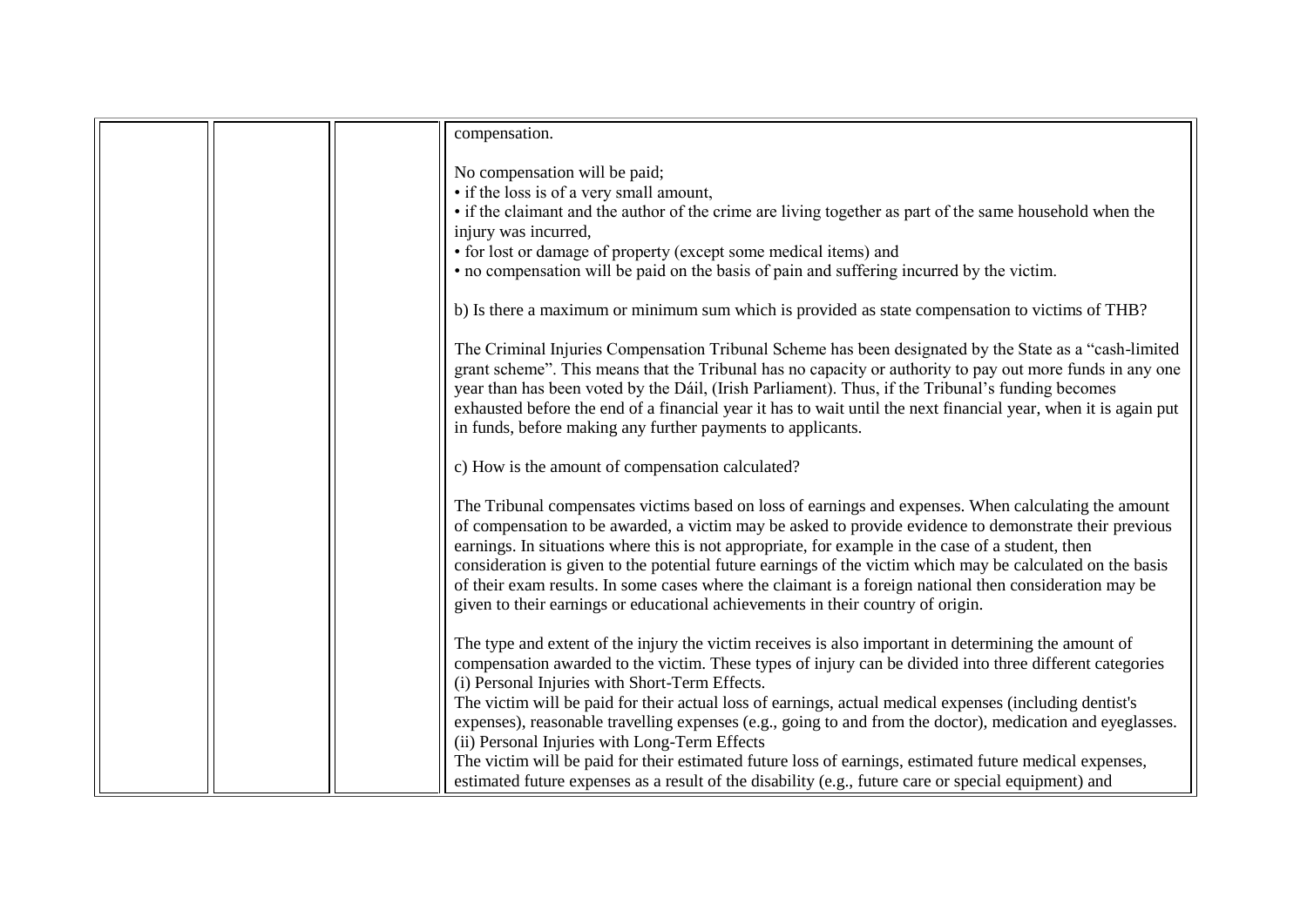<span id="page-14-0"></span>

|              |     | estimated future loss of earning potential.<br>(iii) Death of the Victim due to Criminal Injury<br>The family of the victim will be paid the actual loss of earnings and expenses that may have been incurred<br>before the death, future loss of support or maintenance for<br>anyone who was dependent on the victim, funeral and burial expenses and mental distress money for<br>immediate family members.<br>When awarding compensation to victims who are minors (-18 years old) the Tribunal may decide to<br>invest the money until the victim is 18 years.<br>Being a foreign national does not exclude a victim from making an application. However, the Tribunal<br>would need to discuss this matter further if the person in question was not legally resident in the country,<br>although it would also take into consideration the fact that the victim was trafficked into the country.<br>The Link to the Scheme of Compensation for Personal Injuries Criminally Inflicted is below.<br>http://www.justice.ie/en/JELR/Scheme%20of%20Compensation%20for%20Personal%20Injuries%20Cri<br>minally%20Inflicted%20-<br>%20Cash%20Limited.pdf/Files/Scheme%20of%20Compensation%20for%20Personal%20Injuries%20Cr<br>iminally%20Inflicted%20-%20Cash%20Limited.pdf                                               |
|--------------|-----|---------------------------------------------------------------------------------------------------------------------------------------------------------------------------------------------------------------------------------------------------------------------------------------------------------------------------------------------------------------------------------------------------------------------------------------------------------------------------------------------------------------------------------------------------------------------------------------------------------------------------------------------------------------------------------------------------------------------------------------------------------------------------------------------------------------------------------------------------------------------------------------------------------------------------------------------------------------------------------------------------------------------------------------------------------------------------------------------------------------------------------------------------------------------------------------------------------------------------------------------------------------------------------------------------------------------------|
| <b>Italy</b> | Yes | 1. Yes. Article 6 of Legislative Decree No 24/2014, implementing Directive 2011/36/EU on preventing<br>and combating trafficking in human beings and protecting its victims, and replacing Council Framework<br>Decision 2002/629/JHA, established that the Fund for measures to combat trafficking in human beings,<br>funding social assistance and integration programmes for victims of THB, is also intended for the<br>compensation of such victims.<br>2. a) According to Article 6 of the above-mentioned Decree No 24/2014, compensation may be claimed<br>only after a judgement against the exploiters has been passed, with such judgement recognising the right<br>to compensation. Any compensation claim should be lodged within five years from the judgement.<br>Moreover, compensation may only be granted if the victim has not already received any compensation<br>from the offender. If the offender is unknown, a compensation claim should be lodged within one year<br>from registration of the decision to dismiss the case. The right to compensation cannot be exercised by<br>those who have been convicted by a final judgement, nor by those who, at the time of claim submission,<br>are facing prosecution for very serious crimes, such as crimes against the State, crimes relating to |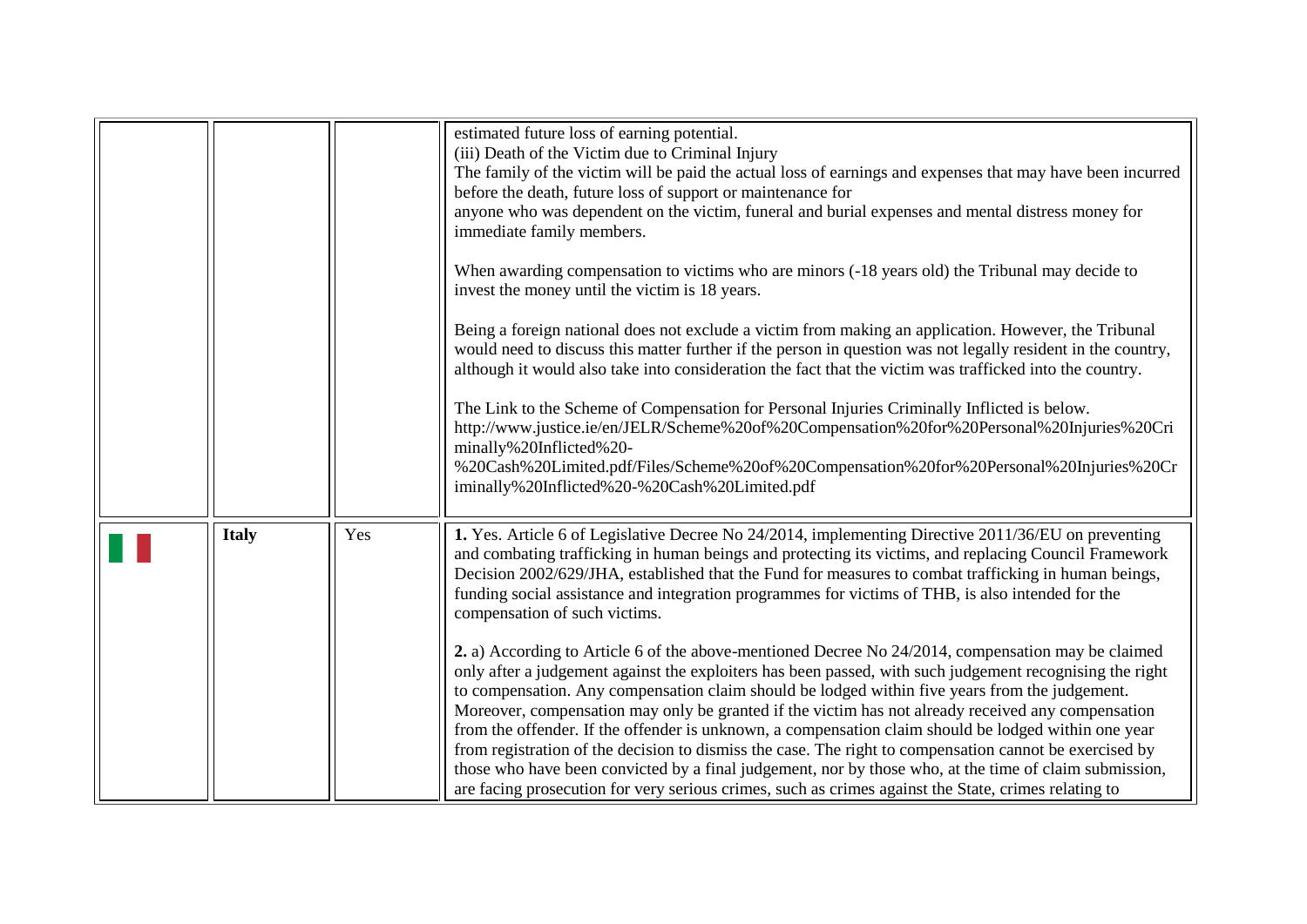<span id="page-15-0"></span>

|        |     | participation in mafia-type organisations (including foreign organisations) or slaughter. b) The Budget<br>Law usually establishes the amount of the Fund for measures to combat trafficking in human beings on a<br>yearly basis. c) Under Article 6, the amount of compensation is equivalent to $\hat{a}$ , $\neg$ 1,500 for each victim,<br>within the limits of the yearly financial allocations of the Fund for measures to combat trafficking in<br>human beings, minus any amounts that may have been paid to the victims by public entities. If there is not<br>enough money in the Fund, the compensation claims that are accepted but not paid will be covered as<br>priority by the allocations of the following financial year.                                                                                                                                                                                                                                                                                                                                                                                                                                                                                                                                                                                                                                                                                                                                                                                                                                                                                                                                                                                                                                                                                                                                                                                                                                                                                                                                                                                                                                                                                                                                                                            |
|--------|-----|-------------------------------------------------------------------------------------------------------------------------------------------------------------------------------------------------------------------------------------------------------------------------------------------------------------------------------------------------------------------------------------------------------------------------------------------------------------------------------------------------------------------------------------------------------------------------------------------------------------------------------------------------------------------------------------------------------------------------------------------------------------------------------------------------------------------------------------------------------------------------------------------------------------------------------------------------------------------------------------------------------------------------------------------------------------------------------------------------------------------------------------------------------------------------------------------------------------------------------------------------------------------------------------------------------------------------------------------------------------------------------------------------------------------------------------------------------------------------------------------------------------------------------------------------------------------------------------------------------------------------------------------------------------------------------------------------------------------------------------------------------------------------------------------------------------------------------------------------------------------------------------------------------------------------------------------------------------------------------------------------------------------------------------------------------------------------------------------------------------------------------------------------------------------------------------------------------------------------------------------------------------------------------------------------------------------------|
| Latvia | Yes | 1. Yes.<br>2. a) On 1 January 2013 amendments to the "Law on State Compensations to Victims" came into force<br>supplementing Section 3 Paragraph 4 with a new legal provision – the right to the State compensation<br>shall exist, if as a result of an intentional criminal offence the victim is a victim of trafficking in human<br>beings.<br>b)Since 1 January 2014 maximum amount of State compensation to be paid to one victim of a criminal<br>offence has been raised – five minimum monthly wages laid down in the Republic of Latvia. The<br>compensation shall be paid if the victim is a victim of trafficking in human beings $-$ in the amount of<br>70%. According to this Law the victim has the right to the State compensation also if a perpetrator of a<br>criminal offence or a joint participant thereof has not been identified or he or she in accordance with the<br>Criminal Law shall not be held criminally liable.<br>It should be mentioned that the rights to the State compensation victims can realize voluntarily $-$ a person<br>who is the victim of trafficking in human beings shall submit a request for the State compensation to the<br>Legal Aid Administration – a completed form of the request for the State compensation, the sample of<br>which is approved by the Cabinet - in order to receive the State compensation.<br>The victim may receive the form of the request for the State compensation, as well as information<br>regarding completion of the form, free of charge in the Legal Aid Administration.<br>The "Law on State Compensations to Victims" provides the legal regulation on co-operation when paying<br>a compensation for the injury that has occurred as a result of a committed criminal offence in the territory<br>of Latvia and co-operation when paying a compensation for the injury that has occurred as a result of a<br>criminal offence in the territory of another European Union Member State.<br>The Legal Aid Administration shall take the decision on the request of a long-term resident of another<br>European Union Member State to pay a compensation regarding the injury that has occurred as a result of<br>a criminal offence in the territory of Latvia. The request shall be submitted in Latvian or English. The |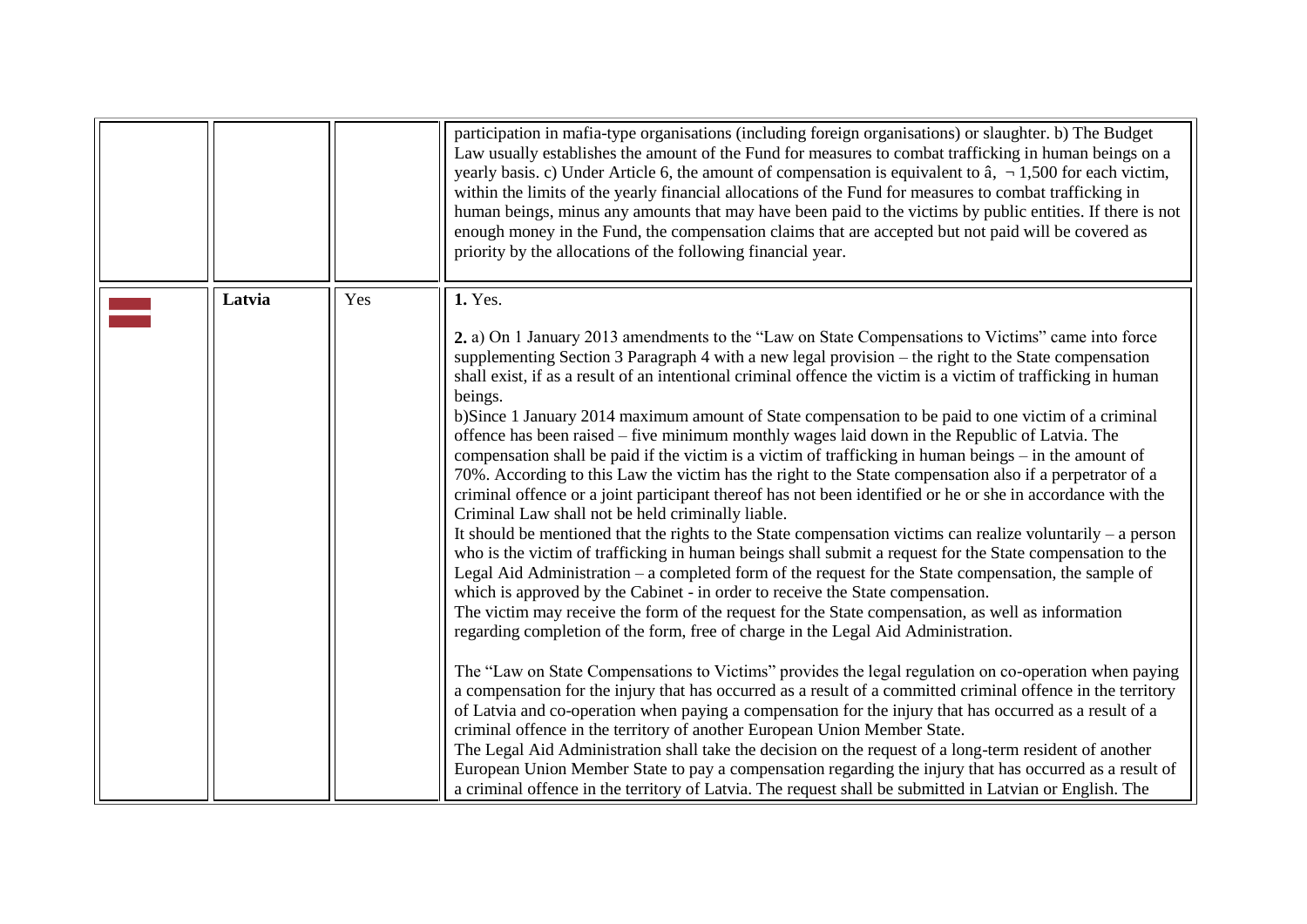|  | documents that are to be submitted to the Legal Aid Administration need not be legalised and equal           |
|--|--------------------------------------------------------------------------------------------------------------|
|  | formality shall not be applied thereto. The Legal Aid Administration shall, within seven days from the day   |
|  | of the receipt of the request, provide to the victim, but if the request has been received from a competent  |
|  | authority of another European Union Member State – also to it the following information:                     |
|  | 1) the confirmation of the receipt of the request for the State compensation or a refusal to accept the      |
|  | request for the State compensation;                                                                          |
|  | 2) a period of time for the taking of the decision;                                                          |
|  | 3) information regarding additional documents necessary for the examination of the request or other          |
|  | information if all documents have not been submitted; and                                                    |
|  | 4) the contact information of such official of the Legal Aid Administration, who is responsible for the      |
|  | taking of the decision in relation to the payment of the State compensation.                                 |
|  | The decision to pay compensation or to refuse to pay the compensation shall be sent by the Legal Aid         |
|  | Administration to the victim who is a long-term resident of another European Union Member State, as          |
|  | well as to the competent authority of the relevant European Union Member State if the request has been       |
|  | received from it.                                                                                            |
|  | c) The Criminal Procedure Law Section 22. Rights to Compensation for Inflicted Harm provides that a          |
|  | person upon whom harm has been inflicted by a criminal offence shall, taking into account the moral          |
|  | injury, physical suffering, and financial loss thereof, be guaranteed procedural opportunities for the       |
|  | requesting and receipt of moral and financial compensation.                                                  |
|  | A victim, taking into account the amount of financial loss, physical suffering, and moral injury caused to   |
|  | him or her, shall submit the amounts of such harm, and use his or her procedural rights for acquiring        |
|  | moral and material compensation.                                                                             |
|  | Compensation is payment specified in monetary terms that a person who has caused harm with a criminal        |
|  | offence pays to a victim as atonement for moral injury, physical suffering, or financial loss. Compensation  |
|  | is an element of the regulation of criminal-legal relations that an accused pays voluntarily or on the basis |
|  | of a court adjudication. If a victim believes that the entire harm caused to him or her has not been         |
|  | compensated with a compensation, he or she has the right to request the compensation thereof in              |
|  | accordance with the procedures laid down in the Civil Procedure Law. In determining the amount of            |
|  | consideration, the compensation received in criminal proceedings shall be taken into account.                |
|  | A victim has the right to submit an application regarding compensation for a caused harm in any stage of     |
|  | criminal proceedings up to the commencement of a court investigation in a court of first instance. The       |
|  | application shall justify the amount of the requested compensation for financial losses, but the amount of   |
|  | compensation for moral injury and physical suffering – shall just be indicated. An application may be        |
|  | submitted in writing or expressed orally. An oral application shall be recorded in the minutes by a person   |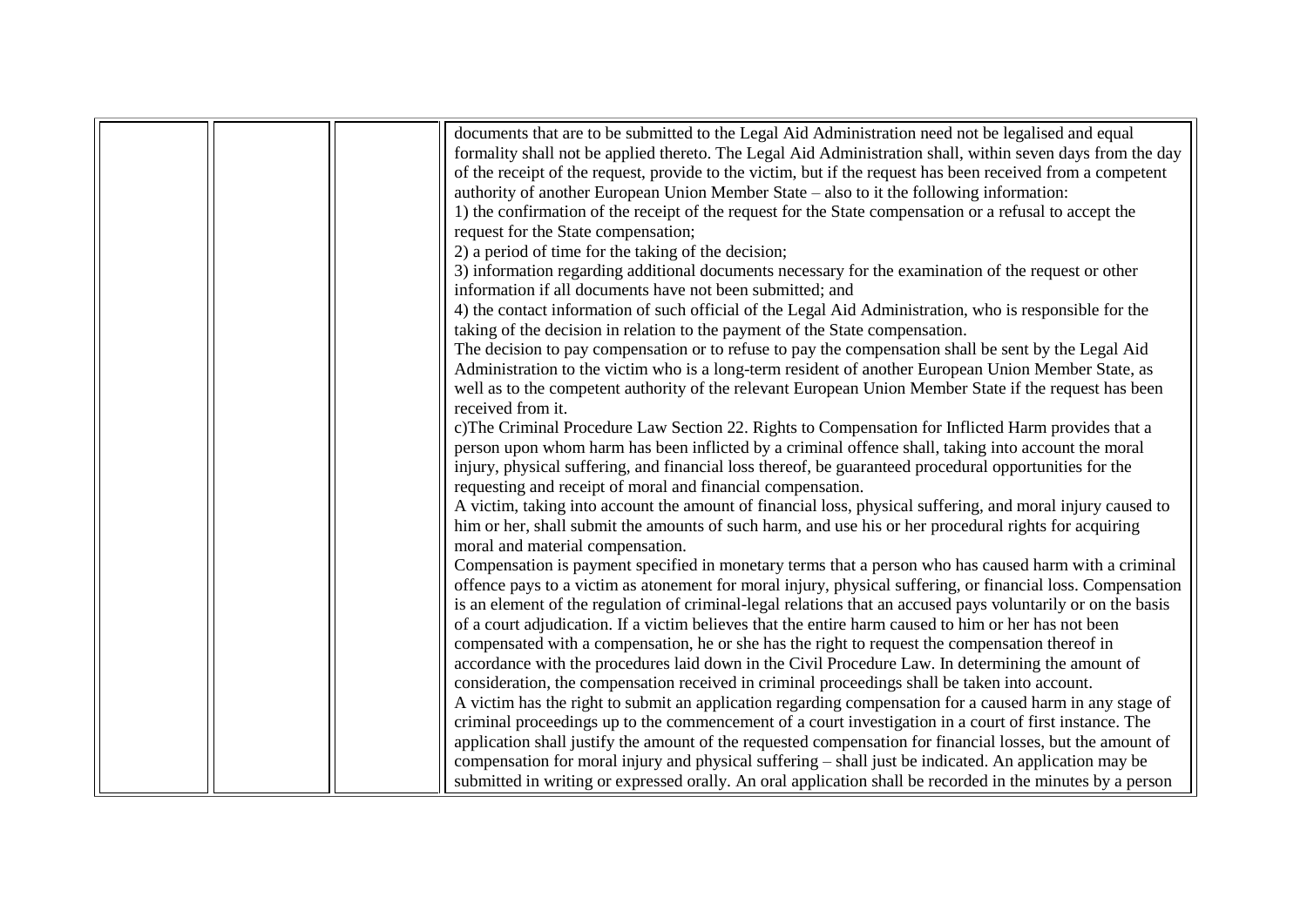<span id="page-17-0"></span>

|           |     | directing the proceedings. During pre-trial proceedings, a public prosecutor shall indicate a submitted<br>application and the amount of requested compensation, as well as his or her opinion thereon in the                                                                                                                                                            |
|-----------|-----|--------------------------------------------------------------------------------------------------------------------------------------------------------------------------------------------------------------------------------------------------------------------------------------------------------------------------------------------------------------------------|
|           |     | document regarding the completion of pre-trial proceedings. The failure to ascertain a person being held<br>criminally liable shall not be an impediment to the submission of a compensation application. An                                                                                                                                                             |
|           |     | application for compensation shall be examined regardless of the presence of a victim. A victim has the                                                                                                                                                                                                                                                                  |
|           |     | right to recall a submitted compensation application at any stage of criminal proceedings up to the                                                                                                                                                                                                                                                                      |
|           |     | moment when the court retires to make a judgment. The refusal of compensation of a victim may not be                                                                                                                                                                                                                                                                     |
|           |     | grounds for the revocation or modification of prosecution, or a justifying judgment.                                                                                                                                                                                                                                                                                     |
|           |     | A court shall determine the amount of compensation by assessing the application of a victim, and by                                                                                                                                                                                                                                                                      |
|           |     | taking into account:<br>1) the amount of financial losses caused;                                                                                                                                                                                                                                                                                                        |
|           |     | 2) the seriousness of a criminal offence, and the nature of the committing thereof;                                                                                                                                                                                                                                                                                      |
|           |     | 3) the caused physical suffering, permanent mutilation, or loss of ability to work;                                                                                                                                                                                                                                                                                      |
|           |     | 4) the depth and publicity of a moral injury;                                                                                                                                                                                                                                                                                                                            |
|           |     | 5) mental trauma.                                                                                                                                                                                                                                                                                                                                                        |
|           |     | The causer of harm may voluntarily agree to the amount of compensation specified by the victim, or such                                                                                                                                                                                                                                                                  |
|           |     | causer and victim may determine such amount by mutual agreement. Such agreement shall be drawn up in                                                                                                                                                                                                                                                                     |
|           |     | writing, or such agreement shall be recorded, on the basis of a request of both parties, in the minutes of                                                                                                                                                                                                                                                               |
|           |     | the procedural action.                                                                                                                                                                                                                                                                                                                                                   |
|           |     | A court may impose the duty to pay compensation upon the following:                                                                                                                                                                                                                                                                                                      |
|           |     | - an accused of legal age who has been found guilty of the committing of a criminal offence;<br>- a legal person who has been applied a coercive measure has been applied.                                                                                                                                                                                               |
|           |     | In other cases compensation shall not be determined, but the compensation of harm shall take place in                                                                                                                                                                                                                                                                    |
|           |     | accordance with civil-legal procedures.                                                                                                                                                                                                                                                                                                                                  |
|           |     |                                                                                                                                                                                                                                                                                                                                                                          |
| Lithuania | Yes | 1. Yes                                                                                                                                                                                                                                                                                                                                                                   |
|           |     |                                                                                                                                                                                                                                                                                                                                                                          |
|           |     | 2. A) Compensation can be provided if the perpetrator was convicted under the penal code article on                                                                                                                                                                                                                                                                      |
|           |     |                                                                                                                                                                                                                                                                                                                                                                          |
|           |     |                                                                                                                                                                                                                                                                                                                                                                          |
|           |     |                                                                                                                                                                                                                                                                                                                                                                          |
|           |     |                                                                                                                                                                                                                                                                                                                                                                          |
|           |     | human trafficking and if the court has determined the need for compensation, if the crime was undertaken<br>in the territory of Lithuania and the damage was not compensated for the victim. B) Yes. The maximum<br>amount for material loss is 60 minimal living standards (approx 2300 EUR) and non-material loss is 80<br>minimal living standards (approx 3000 EUR). |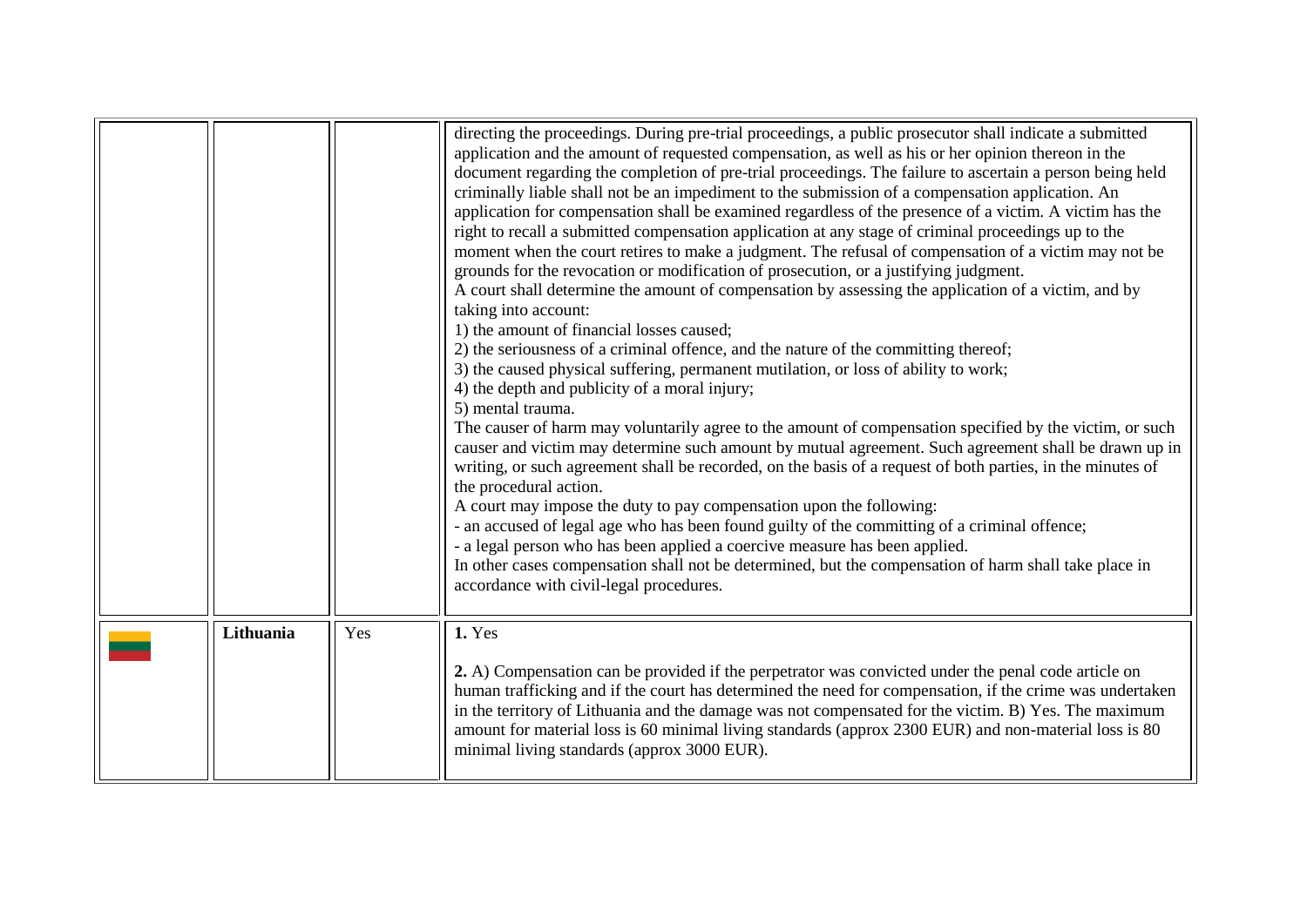<span id="page-18-2"></span><span id="page-18-1"></span><span id="page-18-0"></span>

| Luxembourg         | Yes | 1. NO. In Luxembourg, victims of human trafficking are not compensated with state funds. However,<br>article 6 of the Law of 8 May 2009 on the Assistance, Protection and Security of Victims of Trafficking in<br>Human Beings establishes that the Grand-Ducal Police will inform the victim on the different possibilities<br>to file a civil complaint and bring a criminal indemnity action before the competent judge as well as on<br>the stages of the criminal proceedings.<br>2. a. N/A. b. N/A. c. N/A.                                                                                                                                                                                                                                                                                                                                                                                                                                                                                                                                                                                                                       |
|--------------------|-----|------------------------------------------------------------------------------------------------------------------------------------------------------------------------------------------------------------------------------------------------------------------------------------------------------------------------------------------------------------------------------------------------------------------------------------------------------------------------------------------------------------------------------------------------------------------------------------------------------------------------------------------------------------------------------------------------------------------------------------------------------------------------------------------------------------------------------------------------------------------------------------------------------------------------------------------------------------------------------------------------------------------------------------------------------------------------------------------------------------------------------------------|
| <b>Malta</b>       | Yes | Yes Malta provides for state compensation to victims of THB. Victims of violent intentional crime,<br>including those suffering wilful homicide, grievous bodily harm, and human trafficking amongst other are<br>eligible for state compensation.<br>A claim for compensation has to be submitted not later than one year from when the crime was suffered<br>and should be accompanied by the necessary documentary proof. Dependents of a deceased victim may<br>also receive compensation. Compensation is awarded independently of any Compensation Order issued<br>by a Court.<br>No payment to any claimant shall exceed $\epsilon$ 23,293.73 and such sum shall not be exceeded where there is<br>more than one claimant by virtue of the same crime. The award can be given in the form of a lump sum<br>payment, but the Claims Officer may make interim award and postpone making final award where final<br>medical assessment of injury is delayed. No compensation is given to applicant who, in the opinion of the<br>Claims Officer, has not given all reasonable assistance in relation to any medical report required. |
| <b>Netherlands</b> | Yes | 1. Yes<br>2. a) The Criminal Injuries Compensation Fund is an independent part of the Ministry of Security and<br>Justice, and provides one-off payments to people who have suffered serious physical or psychological<br>injuries from a violent crime. The Fund has its own laws and policies. To qualify for a payment from the<br>Fund all requirements of the Injuries Compensation Law have to be met. It is not necessary that the victim<br>tried civil or criminal compensation first. Each victim can apply. However, when the Fund makes its<br>payment, the compensation that the victim received via civil, criminal or another way, is taken into<br>account. The requirements of the Fund are: 1. Deliberately committed violent crime: An application may<br>only be filed for a deliberately committed violent crime in the Netherlands. Human trafficking is always<br>an intentional violent crime. It is not necessary that the victim is actually exploited or their organs are                                                                                                                                     |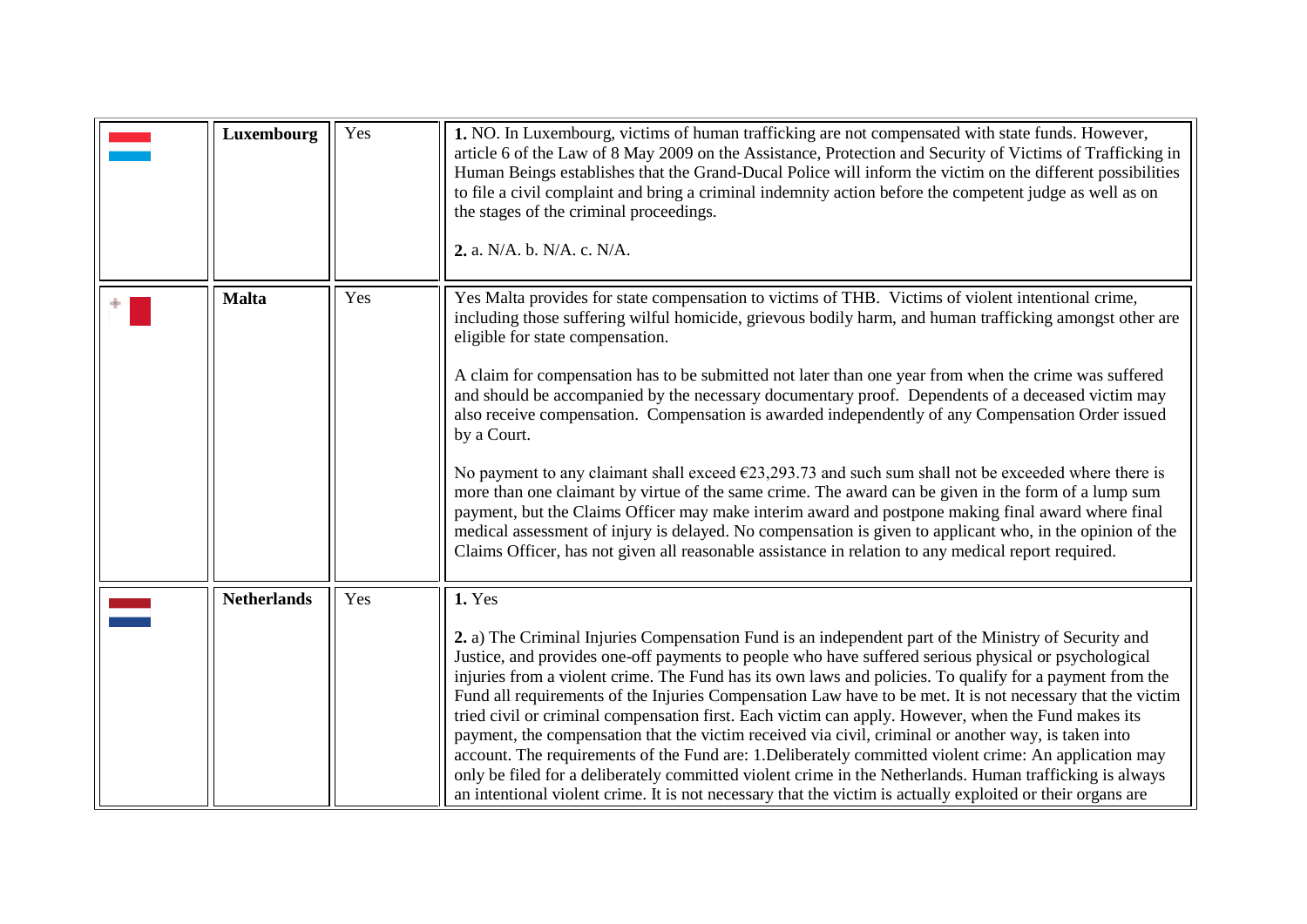<span id="page-19-0"></span>

|               |     | removed. The use of coercion or the intention to exploit a person, without actual exploitation is sufficient.<br>2. Likelihood of violent crime: A violent crime must be proved. A statement from the victim alone is<br>insufficient to establish plausibility. 3. Serious injuries as the result of violent crime: The violent crime<br>must have caused serious physical or psychological injury. The severity of the injury is determined on the<br>basis of the nature and consequences of the injury. The Fund sees injuries as sever if it is prolonged or if<br>there are permanent sever medical consequences. As indicated, the Fund uses an injury list to put the<br>sustained injuries in one of the six categories. 4. No share in the violent crime The payment may be<br>omitted or be set at a lower amount if the damage is partly a consequence of the victima $\in \mathbb{N}$ own actions.<br>In practice, this is (almost) never the case of applications for human trafficking. b) The Fund uses six<br>categories of injury, in which six incremental amounts are linked. Injury category 1 amounts to $\hat{a}$ , $\neg$<br>1,000.00 and the maximum benefit from injury category 6 is $\hat{a}$ , $\neg$ 35,000.00. The allowance is paid from<br>tax money and is not intended to cover all damages. c) On the basis of an injury list the Fund determines<br>in which category the injuries that are sustained fit. The corresponding amount is the compensation that is<br>provided to the victims to overcome suffering and any financial loss. See appendix                                                                                                                                                                                                                                                                                                                                               |
|---------------|-----|------------------------------------------------------------------------------------------------------------------------------------------------------------------------------------------------------------------------------------------------------------------------------------------------------------------------------------------------------------------------------------------------------------------------------------------------------------------------------------------------------------------------------------------------------------------------------------------------------------------------------------------------------------------------------------------------------------------------------------------------------------------------------------------------------------------------------------------------------------------------------------------------------------------------------------------------------------------------------------------------------------------------------------------------------------------------------------------------------------------------------------------------------------------------------------------------------------------------------------------------------------------------------------------------------------------------------------------------------------------------------------------------------------------------------------------------------------------------------------------------------------------------------------------------------------------------------------------------------------------------------------------------------------------------------------------------------------------------------------------------------------------------------------------------------------------------------------------------------------------------------------------------------------------------------------------|
| <b>Poland</b> | Yes | 1. Poland has regulations concerning state compensation. Compensation may be granted to a victim,<br>based on the provisions of the Act of 7 July 2005 on state compensation for victims of certain offences.<br>The act was recently amended to fulfill the obligations under the Council directive 2004/80/EC relating to<br>compensation to crime victims. The amendment being in force since 13 January 2015 broadened the<br>scope of entitled victims. The Ministry of Justice assesses that under those regulations number of victims<br>seeking compensation may reach 12 800 per year.<br>2. a) Compensation is applicable if the offense was committed on Polish territory, against a person<br>residing in Poland or other EU Member State and resulted in death or physical or mental injury or<br>disorder lasting more than 7 days, in case when there is no possibility to receive damages from the<br>perpetrator/perpetrators, insurance or social assistance. Compensation is not granted if the victim was an<br>accomplice committing the offence from which he/she derives his/her right to compensation and if the<br>court establishes that the offence did not take place. In case when the offence resulted in death the<br>compensation may be granted to husband/wife or spouse or child/stepchild or a parent of the victim. The<br>victim must apply for compensation within 3 years since the disclosure of the offence $\hat{\mathbf{z}} \in \mathbb{N}$ negative<br>result but no later than 5 years since the offence was committed. b) The compensation is granted in the<br>amount corresponding to lost earnings or other means of support or costs of treatment and rehabilitation<br>or costs of burial. The compensation may be reduced if the victim contributed to the commitment of the<br>offence. The compensation may not exceed 25 000 PLN and 60 000 PLN if the offence resulted in death |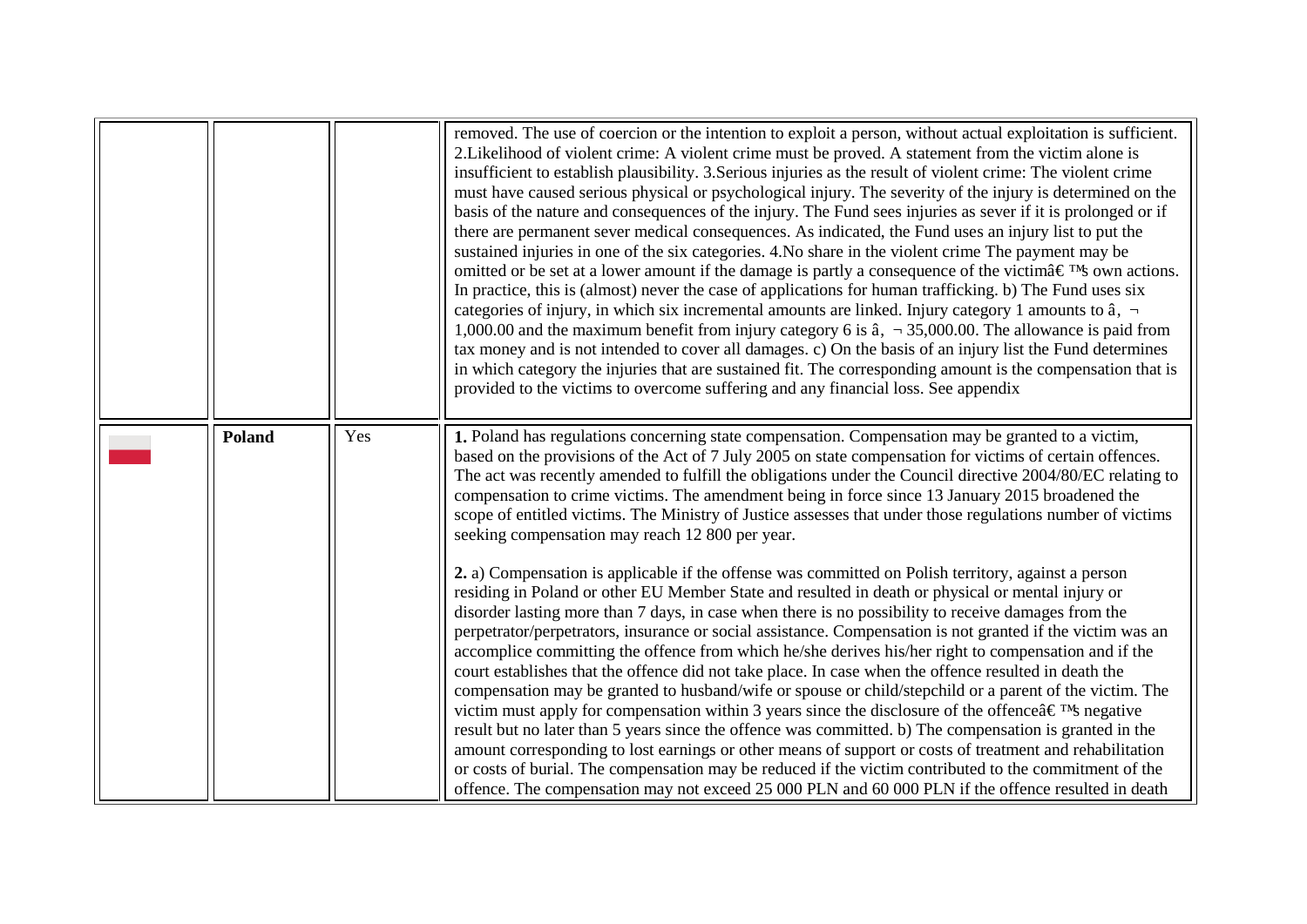<span id="page-20-1"></span><span id="page-20-0"></span>

|                                  |     | of the victim. c) The amount should strictly correspond to lost earnings etc. (as in point b). If there is no<br>way of calculating the amount precisely the court may assess it based on the information given by the<br>victim. 1 EUR=4,20 PLN                                                                                                                                                                                                                                                                                                                                                                                                                                                                                                                                                                                                                                                                                                                                                                                                                                                                                                                                                                                                                                                                                                                                                                                  |
|----------------------------------|-----|-----------------------------------------------------------------------------------------------------------------------------------------------------------------------------------------------------------------------------------------------------------------------------------------------------------------------------------------------------------------------------------------------------------------------------------------------------------------------------------------------------------------------------------------------------------------------------------------------------------------------------------------------------------------------------------------------------------------------------------------------------------------------------------------------------------------------------------------------------------------------------------------------------------------------------------------------------------------------------------------------------------------------------------------------------------------------------------------------------------------------------------------------------------------------------------------------------------------------------------------------------------------------------------------------------------------------------------------------------------------------------------------------------------------------------------|
| <b>Slovak</b><br><b>Republic</b> | Yes | 1. Yes. According to the Slovak legislation, it is possible to provide a one-off state compensation to a<br>person who suffered bodily harm caused intentional violent crime. It includes bodily harm, grievous<br>bodily harm, death caused by a crime of another person or a moral harm caused by rape, sexual violence<br>or a sexual abuse by another person. This means that a victim of trafficking in human beings is entitled to<br>a state compensation if he/she also suffered a bodily injury or he/she was also victim of rape, sexual<br>violence or sexual abuse. Due to the fact that this system does not comply with international obligations<br>of the Slovak Republic (GRETA), it can be expected to change in the near future.<br>2. a) State compensation is provided only when it is not possible for the victims to receive compensation<br>from other sources. b) The total amount of compensation cannot exceed 50 times the minimum wage (50<br>$x$ 400 = 20 000 euro). c) The amount of compensation is calculated according to the legislation regulating<br>provision of compensation for harm as well as compensation for social inclusion $\hat{a} \in \hat{C}$ medical examiner<br>and point system. The person aggrieved from rape, sexual violence or sexual abuse is entitled to<br>compensation for the moral harm amounting to 10 times the minimum wage (i.e. approximately 4000<br>euro). |
| Slovenia                         | Yes | 1. Yes,<br>Pursuant to the provisions of the National Referral mechanism, the authorities and organisations and<br>NGOs that in the course of their work identify a victim of trafficking in human beings or are in some<br>other way involved in the procedures of identifying victims of trafficking in human beings, must inform<br>the victims also on the requirements they have to fulfil to be entitled to compensation and how they can<br>receive reimbursement of the costs incurred by their participation in criminal proceedings.<br>- Victim of criminal offence may in the course of criminal proceedings seek damages through<br>indemnification claim.                                                                                                                                                                                                                                                                                                                                                                                                                                                                                                                                                                                                                                                                                                                                                           |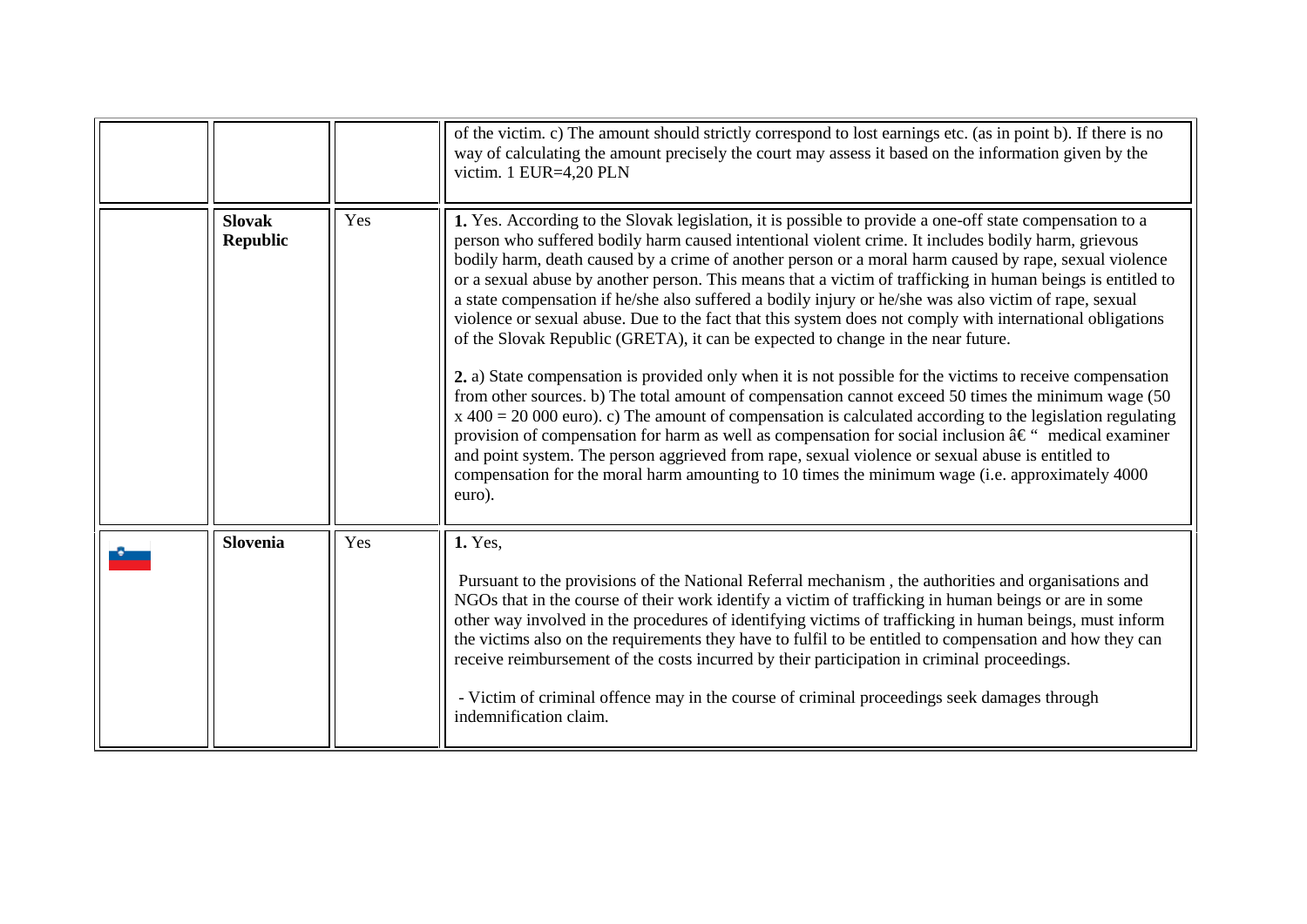|  | - In addition, there is a separate procedure for victims of violent criminal offences (including THB) to<br>seek some indemnification from the state - procedure under the Crime Victim Compensation Act<br>(explained below                                                                                                                                   |
|--|----------------------------------------------------------------------------------------------------------------------------------------------------------------------------------------------------------------------------------------------------------------------------------------------------------------------------------------------------------------|
|  | 2. a) The compensation for victims of THB is provided under the circumstances of "Crime Victim"<br>Compensation Act". The act governs criminal restitution for the victims caused by the criminal acts. The<br>act has been relevant only as it regards the compensation of victims of the criminal offences in in the area<br>of trafficking in human beings. |
|  | Article 4                                                                                                                                                                                                                                                                                                                                                      |
|  | <b>Beneficiaries</b>                                                                                                                                                                                                                                                                                                                                           |
|  | The applicant shall be eligible for the compensation hereunder if the formal and the material conditions<br>specified herein have been duly fulfilled (hereafter: the beneficiary).                                                                                                                                                                            |
|  | Article 5                                                                                                                                                                                                                                                                                                                                                      |
|  | Formal conditions                                                                                                                                                                                                                                                                                                                                              |
|  | Formal conditions for access to the compensation he render are fulfilled if the applicant is a:                                                                                                                                                                                                                                                                |
|  | - Citizen of the Republic of Slovenia or                                                                                                                                                                                                                                                                                                                       |
|  | - Citizen of any other Member State of the European Union.                                                                                                                                                                                                                                                                                                     |
|  | Material conditions                                                                                                                                                                                                                                                                                                                                            |
|  | Article 6                                                                                                                                                                                                                                                                                                                                                      |
|  | (1) The material conditions for access to the compensation hereunder are:                                                                                                                                                                                                                                                                                      |
|  | - That there are reasonable grounds for suspicion the applicant was a victim of a violent intentional crime<br>(hereafter: the crime),                                                                                                                                                                                                                         |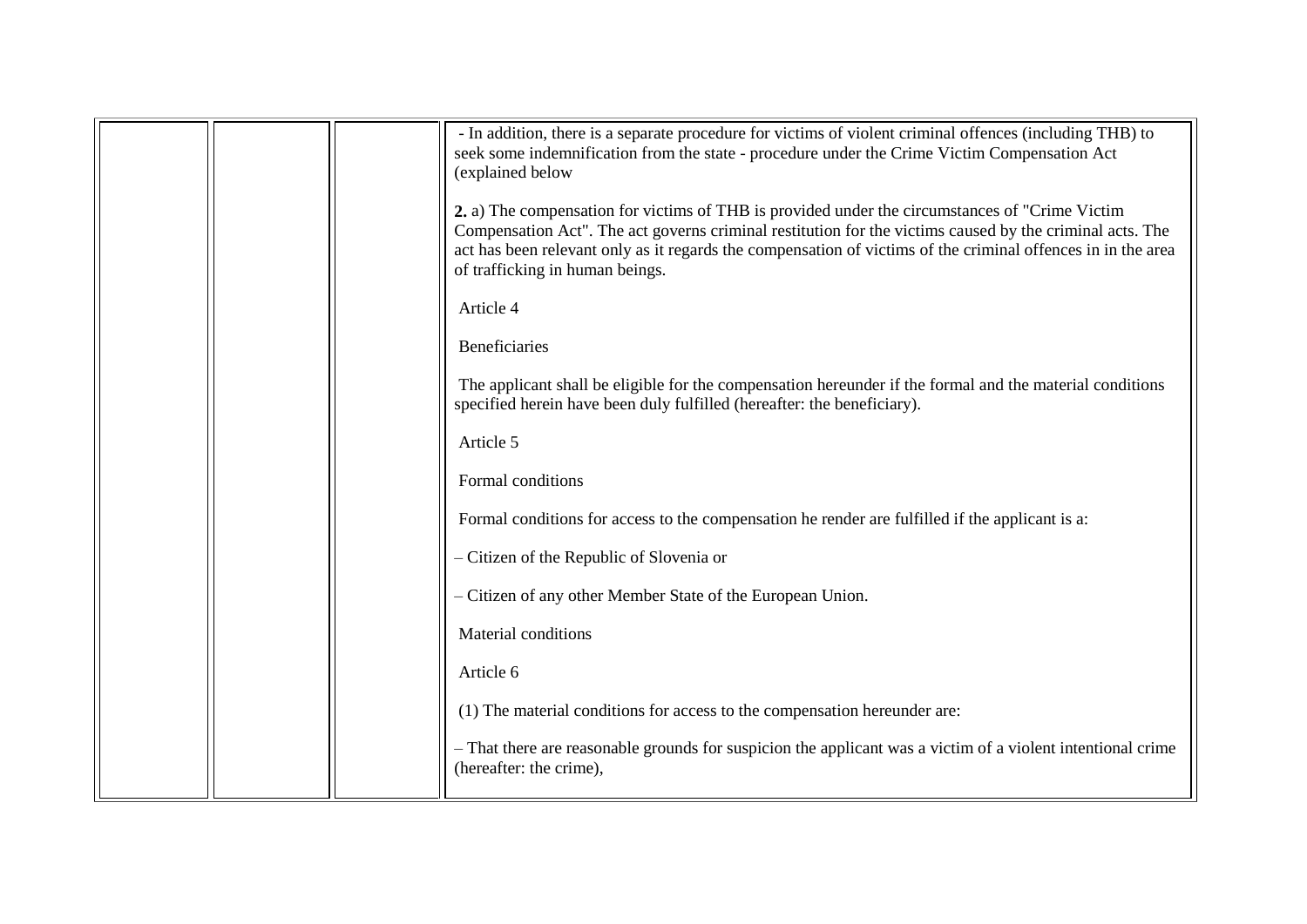<span id="page-22-0"></span>

|               |     | - The crime was committed on the territory of the Republic of Slovenia, on a Slovene ship or on a<br>Slovene aircraft, regardless of the victim's locate on when the crime is committed,                                                                                                                                                                                                                                                                                                                                                                                                                                                                                                                                                                                                                                                                                                                                                                                                                                                                                                                                                                                                                                                                                                                                                                                                               |
|---------------|-----|--------------------------------------------------------------------------------------------------------------------------------------------------------------------------------------------------------------------------------------------------------------------------------------------------------------------------------------------------------------------------------------------------------------------------------------------------------------------------------------------------------------------------------------------------------------------------------------------------------------------------------------------------------------------------------------------------------------------------------------------------------------------------------------------------------------------------------------------------------------------------------------------------------------------------------------------------------------------------------------------------------------------------------------------------------------------------------------------------------------------------------------------------------------------------------------------------------------------------------------------------------------------------------------------------------------------------------------------------------------------------------------------------------|
|               |     | - That the act was detected and reported to the competent authority and dealt with as a criminal offence,                                                                                                                                                                                                                                                                                                                                                                                                                                                                                                                                                                                                                                                                                                                                                                                                                                                                                                                                                                                                                                                                                                                                                                                                                                                                                              |
|               |     | - There are no circumstances on the part of the applicant for which no application for compensation may<br>be submitted under the Code of Obligations,                                                                                                                                                                                                                                                                                                                                                                                                                                                                                                                                                                                                                                                                                                                                                                                                                                                                                                                                                                                                                                                                                                                                                                                                                                                 |
|               |     | - Due to the crime the applicant sustained a bodily injury, impairment of health or suffering,                                                                                                                                                                                                                                                                                                                                                                                                                                                                                                                                                                                                                                                                                                                                                                                                                                                                                                                                                                                                                                                                                                                                                                                                                                                                                                         |
|               |     | - Due to the crime the applicant incurred the damage recognized herewith,                                                                                                                                                                                                                                                                                                                                                                                                                                                                                                                                                                                                                                                                                                                                                                                                                                                                                                                                                                                                                                                                                                                                                                                                                                                                                                                              |
|               |     | - If it is probable that the offender of the act will not be able to pay compensation for the damage referred<br>to in the preceding indent.                                                                                                                                                                                                                                                                                                                                                                                                                                                                                                                                                                                                                                                                                                                                                                                                                                                                                                                                                                                                                                                                                                                                                                                                                                                           |
|               |     | (2) If the crime invoked in the preceding paragraph results in a person's death, the rights hereunder may<br>be enforced by the respective dependants, unless otherwise specified by law.                                                                                                                                                                                                                                                                                                                                                                                                                                                                                                                                                                                                                                                                                                                                                                                                                                                                                                                                                                                                                                                                                                                                                                                                              |
| <b>Sweden</b> | Yes | 1. There are no special rules for victims of THB but this is covered by general rules for compensation for<br>victims of crime. Normally the state is not paying any compensation since a person who commits a crime<br>is in principle obligated to pay for the damage or injury caused by the crime. This is known as damages. If<br>the victim has insurance, some of the damages or injuries he/she has suffered may be covered. If the<br>offender cannot pay the damages and if the victim does not have insurance that fully covers the damage or<br>injury sustained, the victim may in certain cases be able to receive financial compensation from the state,<br>known as criminal injuries compensation. Trafficking in human beings is a crime that entitles the victim<br>to compensation for violation of personal integrity. For more information please see the following<br>information leaflet (which is also attached as a supporting document):<br>http://www.brottsoffermyndigheten.se/Filer/Broschyrer/Andra%20spr $\tilde{A}$ ¥k/Information%20to%20crime%<br>20victims.pdf<br>2. a. See question 1. The state is only paying compensation if the offender cannot pay and if the victim<br>has no insurance covering this. b. c. A claim for damages is usually assessed by the court at the same time<br>that it assesses whether or not the defendant is guilty of the crime. |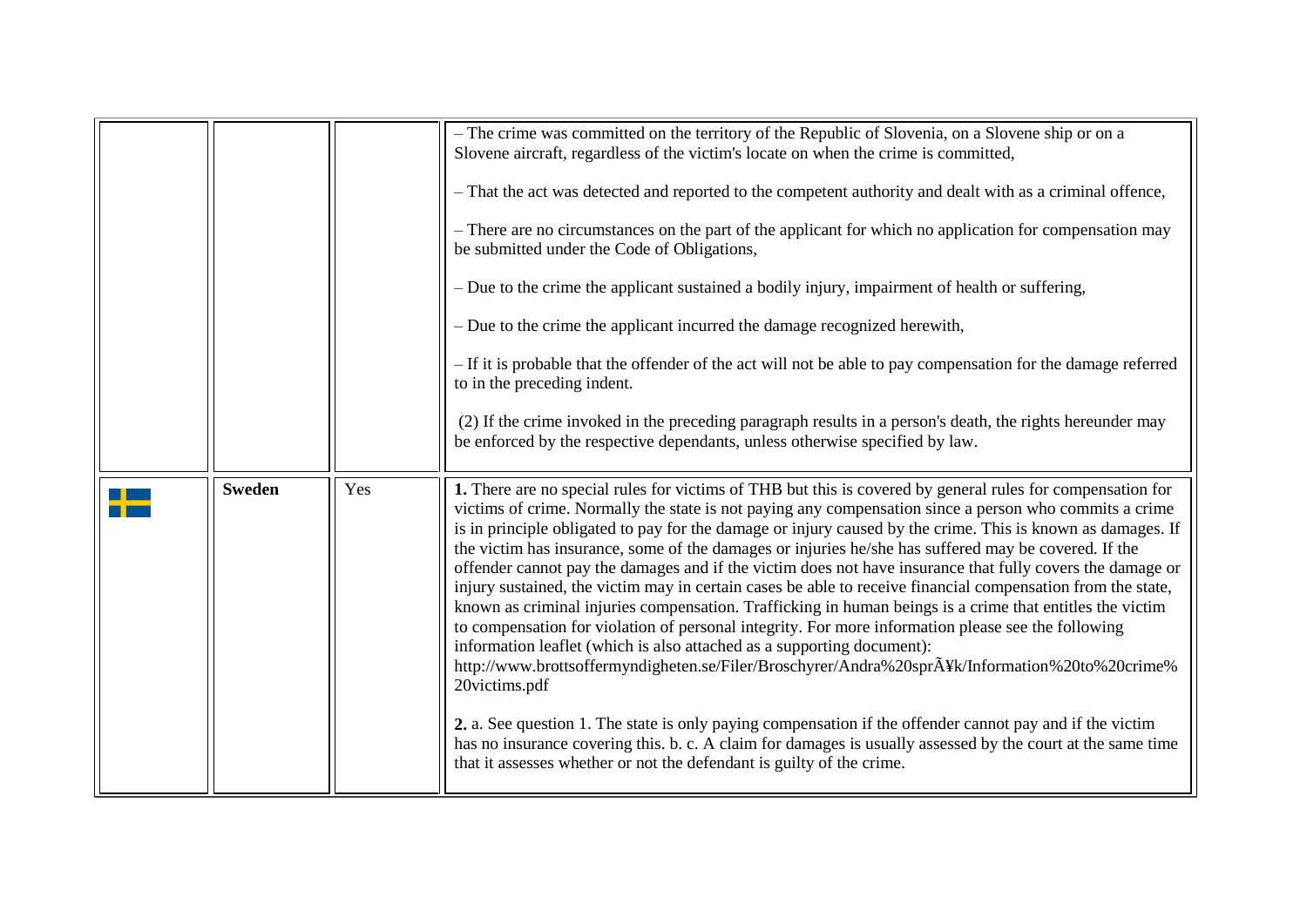<span id="page-23-0"></span>

|             | <b>United</b>  | Yes | 1. Yes. However, being a victim of trafficking does not in itself mean an award will be paid.                                                                                                               |
|-------------|----------------|-----|-------------------------------------------------------------------------------------------------------------------------------------------------------------------------------------------------------------|
| $\geqslant$ | <b>Kingdom</b> |     | Compensation may be payable under the Criminal Injuries Compensation Scheme (CICS) 2012, a                                                                                                                  |
|             |                |     | statutory scheme approved by Parliament. The Scheme sets out various criteria for eligibility for                                                                                                           |
|             |                |     | compensation. The Scheme expressly provides that victims of trafficking can apply for compensation.                                                                                                         |
|             |                |     | Applications from victims of trafficking are then treated exactly the same way as all other applications.                                                                                                   |
|             |                |     | The applicant must have suffered a physical and/or psychological injury which was sustained in and                                                                                                          |
|             |                |     | directly attributable to a crime of violence occurring in Great Britain. Compensation is based on the                                                                                                       |
|             |                |     | injuries sustained and not how the injury was caused. Being a victim of trafficking therefore does not in                                                                                                   |
|             |                |     | itself mean an award will be paid. There are various other criteria that must be met for an award to be                                                                                                     |
|             |                |     | paid. For example, the incident resulting in the injury must be reported to the police and the victim must                                                                                                  |
|             |                |     | co-operate in bringing the assailant to justice. See the answer to question $2(c)$ for further details. Any                                                                                                 |
|             |                |     | application should be made within two years of the incident. People who have suffered very serious                                                                                                          |
|             |                |     | injuries that have left them with no, or very limited capacity to work may also get compensation for loss                                                                                                   |
|             |                |     | of earnings. Additional awards can also be made for costs associated with care and supervision.                                                                                                             |
|             |                |     |                                                                                                                                                                                                             |
|             |                |     | 2. a) Victims of human trafficking who have suffered an injury as a result of a crime of violence have to                                                                                                   |
|             |                |     | apply for compensation. The CICS is a Scheme of last resort, so where other sources of compensation<br>may be available a victim is expected to seek recompense from those. As explained in our response to |
|             |                |     | question 1 and $2(c)$ , there are various other eligibility criteria which apply to all applicants.                                                                                                         |
|             |                |     |                                                                                                                                                                                                             |
|             |                |     | b) [Please see response to question c) for context of maximum and minimum awards]                                                                                                                           |
|             |                |     | The maximum award under the 2012 Scheme is £500,000.                                                                                                                                                        |
|             |                |     | The minimum tariff award is $£1,000$ , but that may be reduced on eligibility grounds.                                                                                                                      |
|             |                |     |                                                                                                                                                                                                             |
|             |                |     | c) There is a tariff of injuries which forms part of the Scheme, Annex E. The level of awards ranges from                                                                                                   |
|             |                |     | £1,000 to £250,000.                                                                                                                                                                                         |
|             |                |     |                                                                                                                                                                                                             |
|             |                |     | The injury award is calculated in accordance with the tariff of injuries.                                                                                                                                   |
|             |                |     | Where the injury is so serious that the victim has been left with no, or very limited, capacity to work for                                                                                                 |
|             |                |     | at least 28 weeks they may also get compensation for loss of earnings. This is payable to those with an                                                                                                     |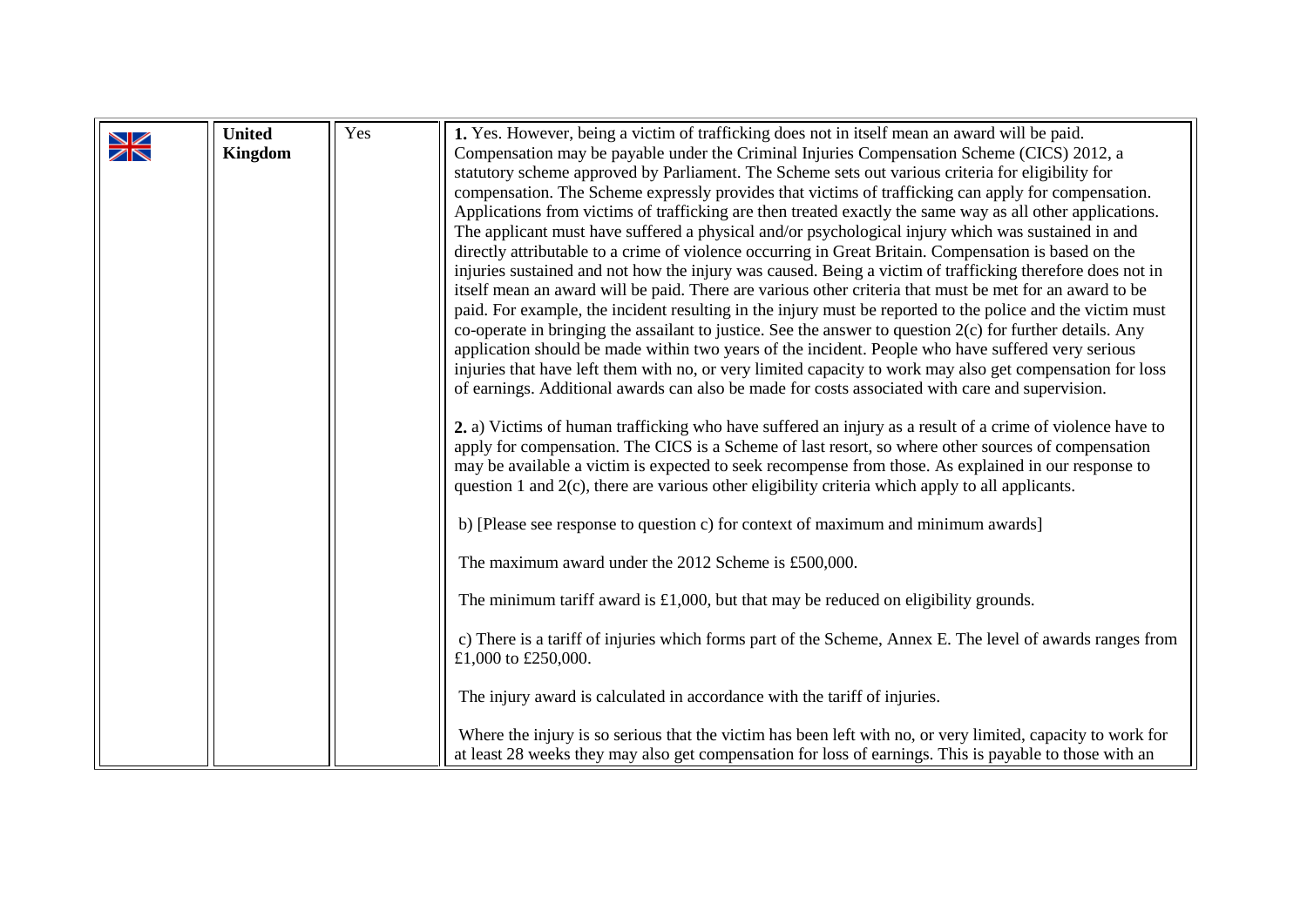|  | employment history, or good reason for not having such, at a rate in line with the current value of<br>statutory sick pay.                   |
|--|----------------------------------------------------------------------------------------------------------------------------------------------|
|  | For those so seriously injured additional awards can also be made for costs associated with ongoing<br>needs including care and supervision. |
|  | A fatal injury award, where applications are made as a result of a fatality caused by a crime of violence,<br>may be made up of:             |
|  | • a bereavement award of £5,500 for each applicant who qualifies, or £11,000 if there is only one<br>qualifying applicant;                   |
|  | • compensation for financial dependency;                                                                                                     |
|  | • in the case of a child under 18, compensation for the loss of parental services; and                                                       |
|  | • the reasonable cost of a funeral.                                                                                                          |
|  | We may withhold or reduce an award, or payment of special expenses (paragraphs 22-29), based on the<br>applicant's:                          |
|  | • reporting of the incident;                                                                                                                 |
|  | • cooperation in bringing the assailant to justice;                                                                                          |
|  | • assisting a claims officer or other body;                                                                                                  |
|  | • conduct (or the deceased's conduct in fatal cases);                                                                                        |
|  | • unspent convictions;                                                                                                                       |
|  | • character (or the deceased's character in fatal cases).                                                                                    |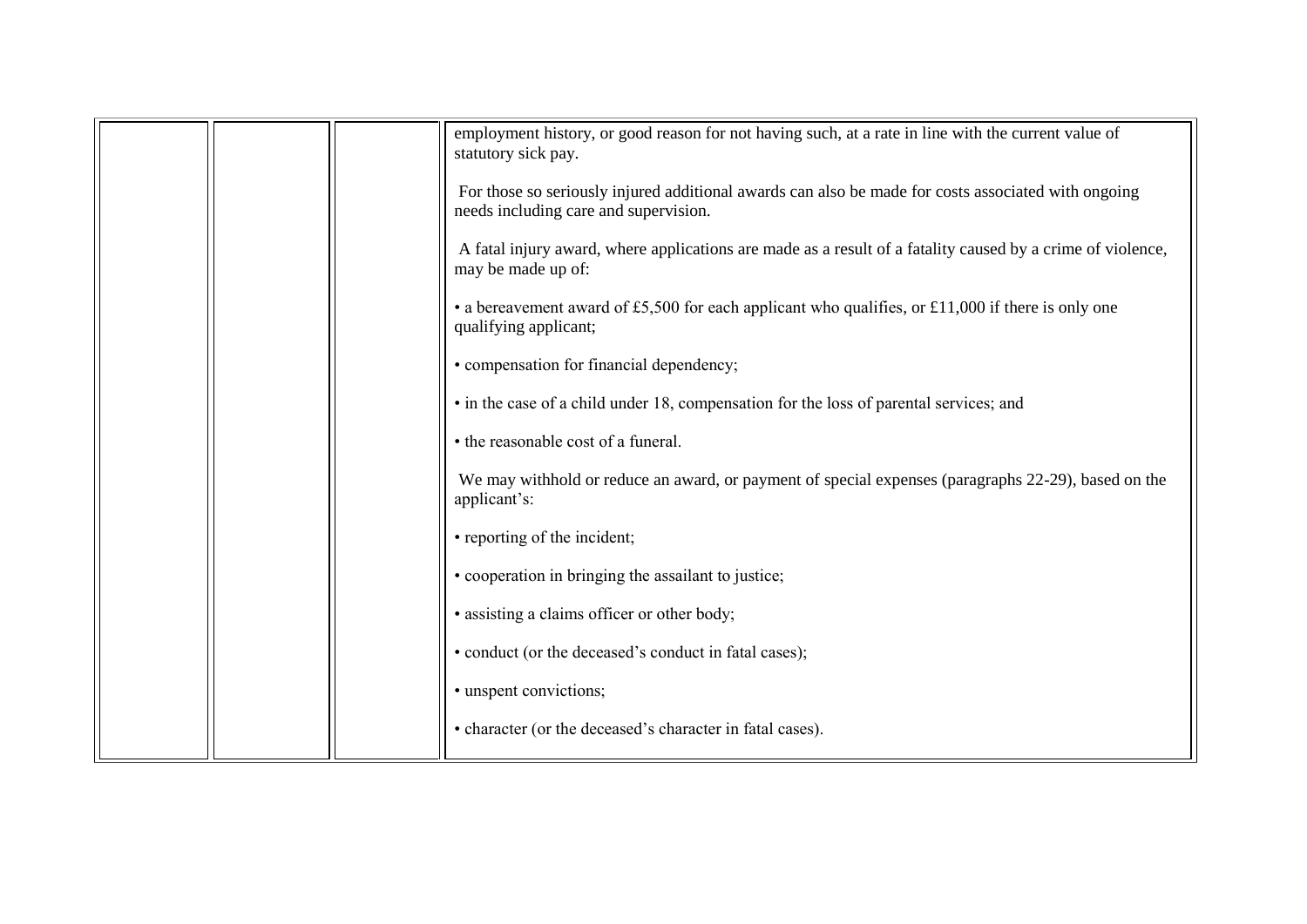<span id="page-25-0"></span>

|   |               |     | The maximum award we can make to an eligible applicant under the 2012 Scheme before any reduction<br>is £500,000.                                                                                                                                                                                                                                                                                                                                                                                                                                                                                                                                                                                                                                                                                                                                                                                                                                                                                                                                                                                                                                                                                                                                                                                                                                                                                                                                                                                                                                                                                                                                                                                                                                                                                                                                                                                                                                                                                                                                                                                                                                                                                                                                                                                                                                                                                                                                                                                                                                                                                                                                                                                                                                                                                              |
|---|---------------|-----|----------------------------------------------------------------------------------------------------------------------------------------------------------------------------------------------------------------------------------------------------------------------------------------------------------------------------------------------------------------------------------------------------------------------------------------------------------------------------------------------------------------------------------------------------------------------------------------------------------------------------------------------------------------------------------------------------------------------------------------------------------------------------------------------------------------------------------------------------------------------------------------------------------------------------------------------------------------------------------------------------------------------------------------------------------------------------------------------------------------------------------------------------------------------------------------------------------------------------------------------------------------------------------------------------------------------------------------------------------------------------------------------------------------------------------------------------------------------------------------------------------------------------------------------------------------------------------------------------------------------------------------------------------------------------------------------------------------------------------------------------------------------------------------------------------------------------------------------------------------------------------------------------------------------------------------------------------------------------------------------------------------------------------------------------------------------------------------------------------------------------------------------------------------------------------------------------------------------------------------------------------------------------------------------------------------------------------------------------------------------------------------------------------------------------------------------------------------------------------------------------------------------------------------------------------------------------------------------------------------------------------------------------------------------------------------------------------------------------------------------------------------------------------------------------------------|
| ╉ | <b>Norway</b> | Yes | 1. Yes. Norway provides state compensation to victims of trafficking through the Compensation for<br>Victims of Violent Crimes Act (act. no. 13/2001). Trafficking (THB) is regarded as a violent crime. A<br>claim for criminal injuries compensation must be submitted to the Criminal Injuries Compensation<br>Authority. Submitting a claim is free. All procedural steps take place in writing. Decisions on state<br>compensation can be appealed to the Compensation Board for Victims of Violent Crime.<br>2. a) Compensation can be provided to victims regardless of there being a court case or not. State<br>compensation is awarded in two ways: Either the Compensation Authority pays the victim according to<br>the decision of a court conviction or, when there is no court case, the Compensation Authority can award<br>compensation based on their assessment of the case. The crime must have been reported to the police.<br>There are certain conditions that victims of trafficking have to meet to be able to access state<br>compensation, including that it must be demonstrated that THB occurred in Norway. Victims of<br>trafficking that have been exploited while in Norway can present a claim to the Norwegian Criminal<br>Injuries Compensation Authority, also after leaving Norway. There must be a preponderance of evidence<br>indicating that THB has been committed. It must be substantiated that the injury for which compensation<br>is sought actually was a result of the crime. Normally, a claim for criminal injuries compensation will not<br>be processed until the criminal case has been finally settled. A person may be eligible for compensation<br>even if the criminal case is dropped or does not result in a conviction for the accused. The Criminal<br>Injuries Compensation Authority will conduct an independent assessment of the evidence in the case. Free<br>legal aid is provided to victims seeking state compensation and the level of compensation awarded to<br>victims of trafficking is similar to that given to victims of crimes of similar gravity. Once the level of<br>compensation is determined, any funds received from other parties are subtracted, such as national<br>insurance benefits, pension benefits, private insurance benefits or compensation received from the<br>trafficker. The offender is not considered party to a case involving criminal injuries compensation. The<br>Criminal Injuries Compensation Authority will determine whether the criminal injuries compensation is to<br>be sought recovered from the offender. If so, the offender would be party to the recovery case, and would<br>be entitled to access relevant documents from the compensation case. If a victim was complicit in the |
|   |               |     | situation that led to the injury, the compensation may be reduced or the right to compensation may lapse<br>entirely. It is the responsibility of the lawyers providing free legal aid to victims of trafficking to explain<br>to them the possibilities of compensation, but also the police shall provide information. A victim may be<br>eligible for compensation for financial loss or permanent and significant injuries (compensation for                                                                                                                                                                                                                                                                                                                                                                                                                                                                                                                                                                                                                                                                                                                                                                                                                                                                                                                                                                                                                                                                                                                                                                                                                                                                                                                                                                                                                                                                                                                                                                                                                                                                                                                                                                                                                                                                                                                                                                                                                                                                                                                                                                                                                                                                                                                                                               |